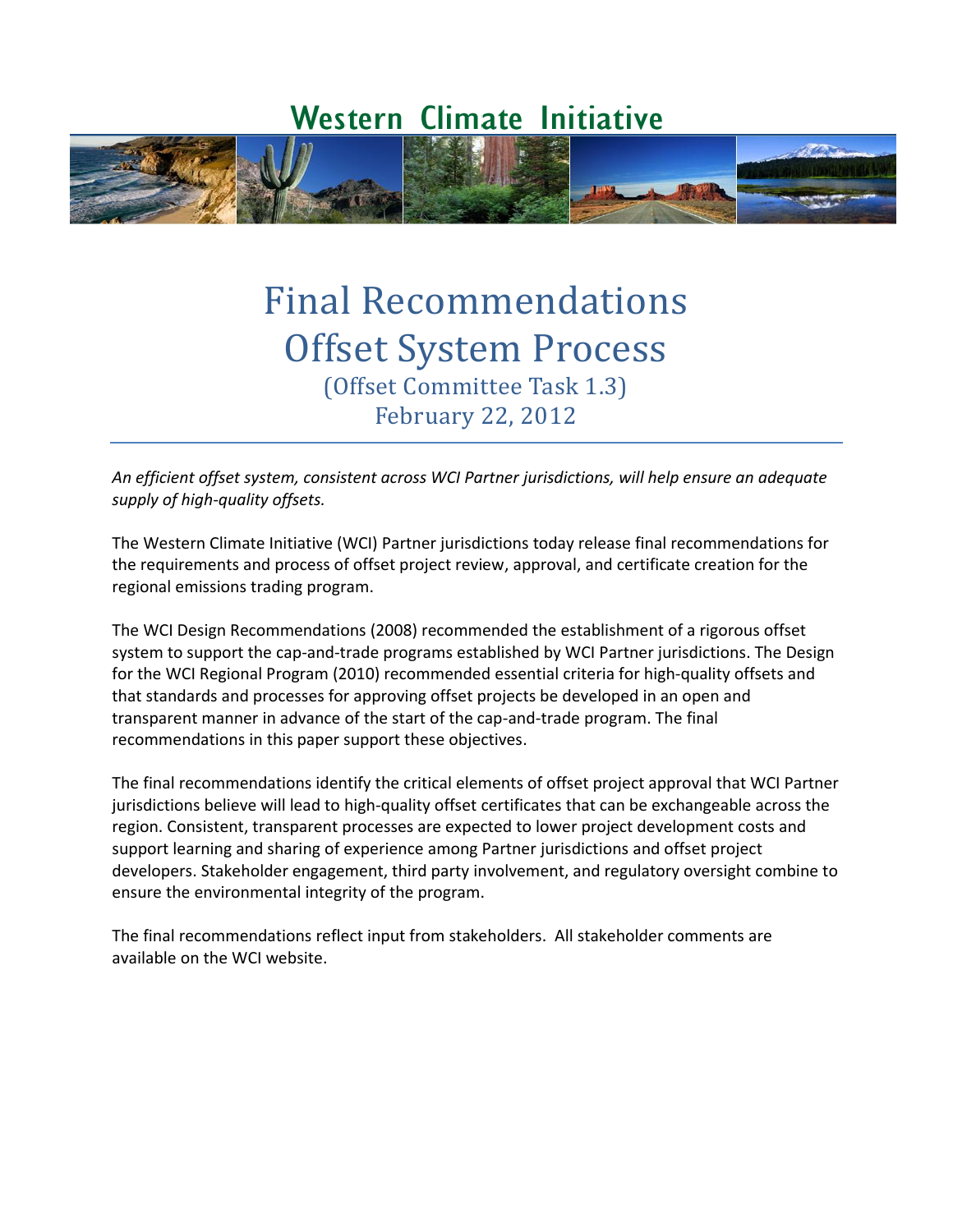## **Table of Contents**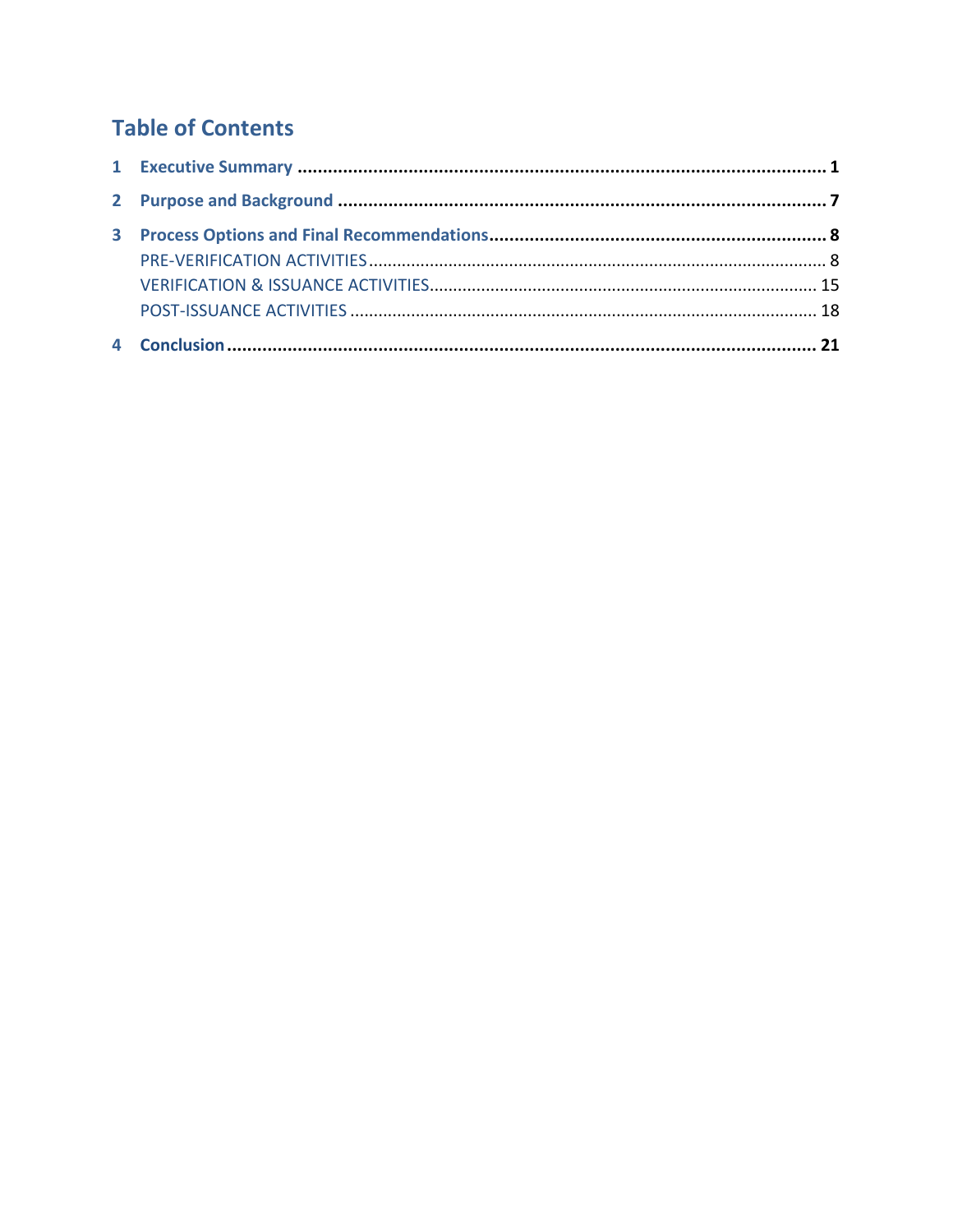## **1 Executive Summary**

This paper is issued by the WCI Offsets Committee as part of its efforts to offer design recommendations for the WCI offset system to the WCI Partner jurisdictions. This paper describes the final recommendations for the WCI offset system process steps. Previous papers provided recommendations for the WCI offset definition and essential criteria.

In the WCI's workplan, this paper is part of the Offset Committee's Task 1.3 to identify the specific requirements for registration, validation, monitoring, quantification, reporting, verification, certification and issuance of offset certificates. For each of these steps, this paper presents final recommendations which are summarized in Table 1.0 below and depicted in Figure 1.

As WCI Partner jurisdictions will recognize the offset certificates issued by other Partner jurisdictions, it is important for the Partner jurisdictions to have processes in their offset systems that ensure the rigor and interchangeability of offset certificates across the WCI Partner jurisdictions. These final recommendations propose processes to help ensure the necessary level of rigor across WCI Partner jurisdictions.

**The WCI Partner jurisdictions recognize that Partner jurisdictions have labeled the steps with varying terms, and in some cases have combined steps in their proposed programs. These final recommendations acknowledge that such variations, which result in the same or greater level of rigor being achieved, are acceptable.**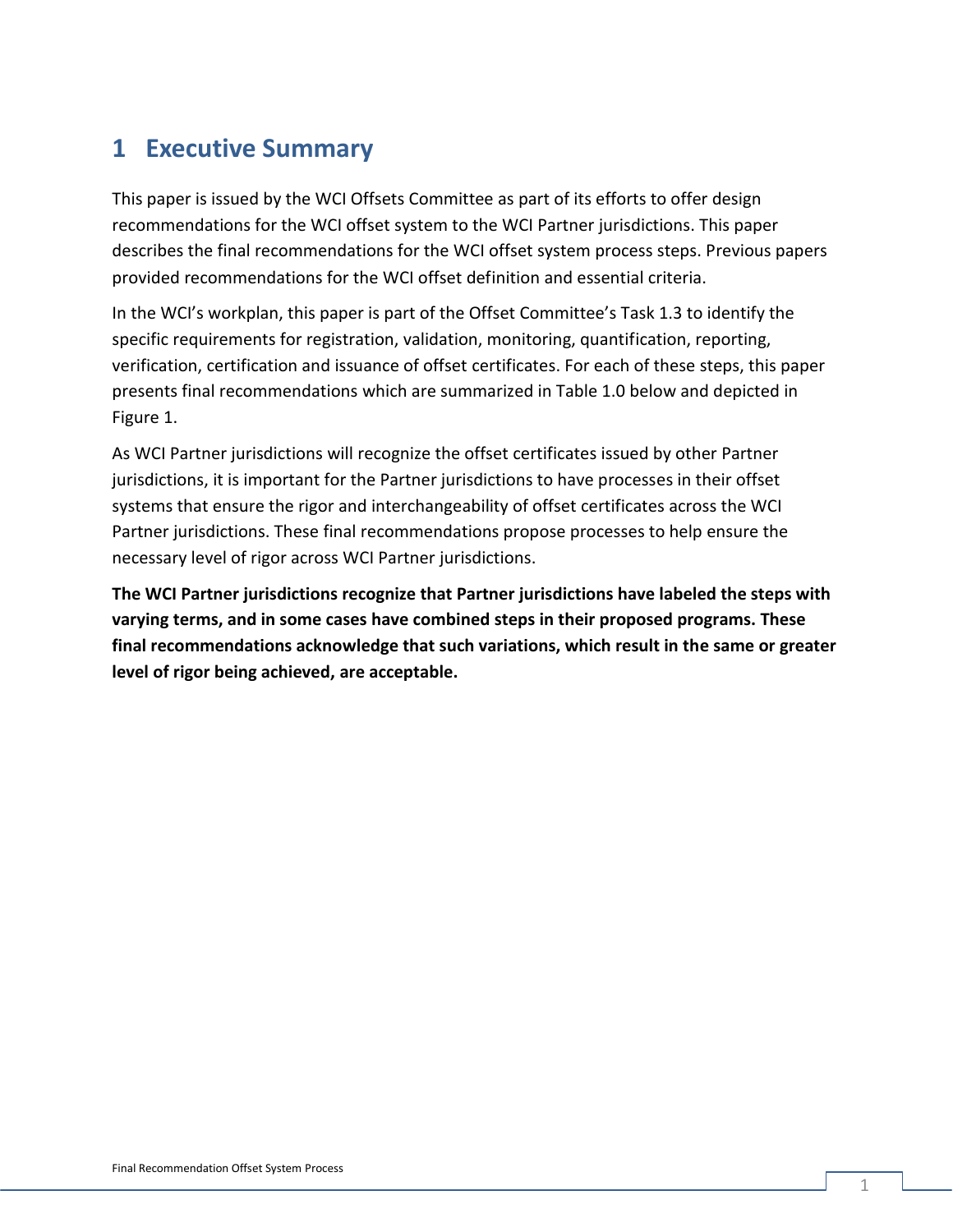

Figure 1. Recommended Western Climate Initiative offset system process flow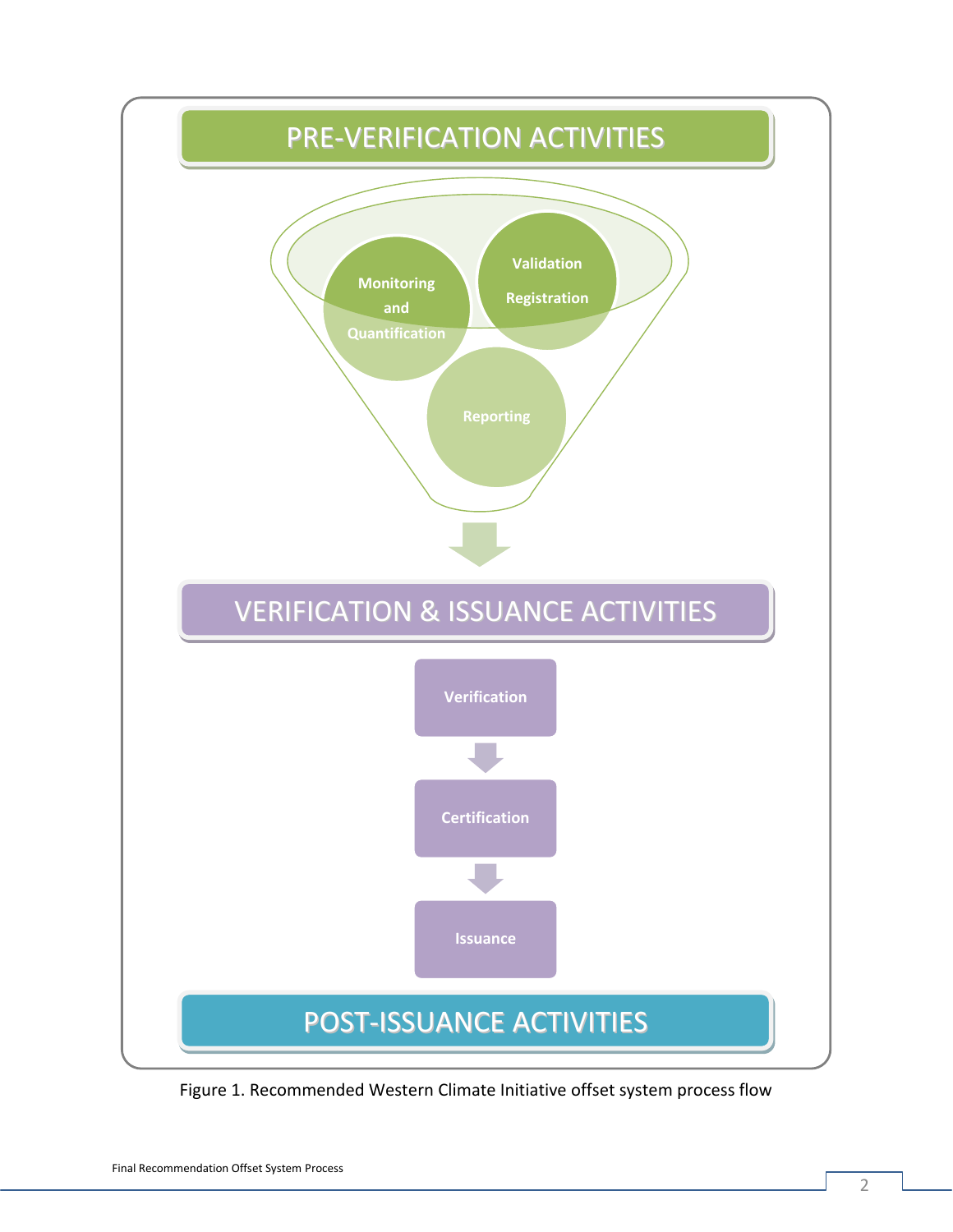| <b>Group</b>                | <b>Criteria</b> | <b>Summary of Final Recommendation</b>                                                                                                                                                                                                                                                                                                                                                                                                                                                                                                                                                                                                                                                                                                                                                                                                                                                                                                                                                                                                                                                                                                                                                                                                                                                                                                                                                                                                                                                                                                                                                                                                                              |
|-----------------------------|-----------------|---------------------------------------------------------------------------------------------------------------------------------------------------------------------------------------------------------------------------------------------------------------------------------------------------------------------------------------------------------------------------------------------------------------------------------------------------------------------------------------------------------------------------------------------------------------------------------------------------------------------------------------------------------------------------------------------------------------------------------------------------------------------------------------------------------------------------------------------------------------------------------------------------------------------------------------------------------------------------------------------------------------------------------------------------------------------------------------------------------------------------------------------------------------------------------------------------------------------------------------------------------------------------------------------------------------------------------------------------------------------------------------------------------------------------------------------------------------------------------------------------------------------------------------------------------------------------------------------------------------------------------------------------------------------|
|                             |                 | Validation is intended to provide the project developer and the WCI Partner<br>jurisdiction with assurance that the project, when implemented, is likely to<br>meet all of the WCI criteria and is likely to result in emission reductions<br>qualifying under the WCI offset system. Each WCI Partner jurisdiction will be<br>responsible for evaluating offset projects within its respective jurisdiction and<br>may also evaluate and record offset projects in non-WCI jurisdictions<br>throughout Canada, the United States and Mexico. Therefore, whether<br>performed by a WCI Partner jurisdiction or a validation body, validation will be<br>conducted with the expectation that the project will be considered under a<br>specific jurisdiction's offset system.                                                                                                                                                                                                                                                                                                                                                                                                                                                                                                                                                                                                                                                                                                                                                                                                                                                                                        |
| Pre-verification Activities | Validation      | An offset project proponent initiates the process by submitting information on<br>their proposed project required by the WCI Partner jurisdiction or an<br>accredited third-party validation body to effectively perform their validation<br>activities. The required information may be defined by the appropriate<br>protocol (i.e. the WCI recommended protocol adopted by jurisdictions) and<br>may be in the form of a project plan providing basic contact information,<br>describing the project, referring to the appropriate protocol baseline scenario<br>(where appropriate) or performance standard, and identifying all project-<br>specific monitoring requirements. The WCI Partner jurisdiction or the<br>validation body will assess whether the project meets the relevant<br>jurisdiction's requirements and is in conformance with an appropriate<br>protocol. The validation step must be completed prior to verification of the<br>offset project's first project report. A project must be validated as part of each<br>renewed crediting period. Subject to activity (validation/verification) and<br>sectoral scope (project type) requirements, third-party validation bodies must<br>conduct validation in accordance with ISO 14064-3 and must be accredited to<br>ISO 14065 through (a) a program developed under ISO 17011 by an<br>accreditation body that is a member of the International Accreditation Forum<br>or (b) a program developed or authorized by a WCI Partner jurisdiction under<br>the jurisdiction's required statutory or regulatory process that is at least as<br>stringent as the process defined in ISO 17011. |

## Table 1. Summary of Final Recommendations.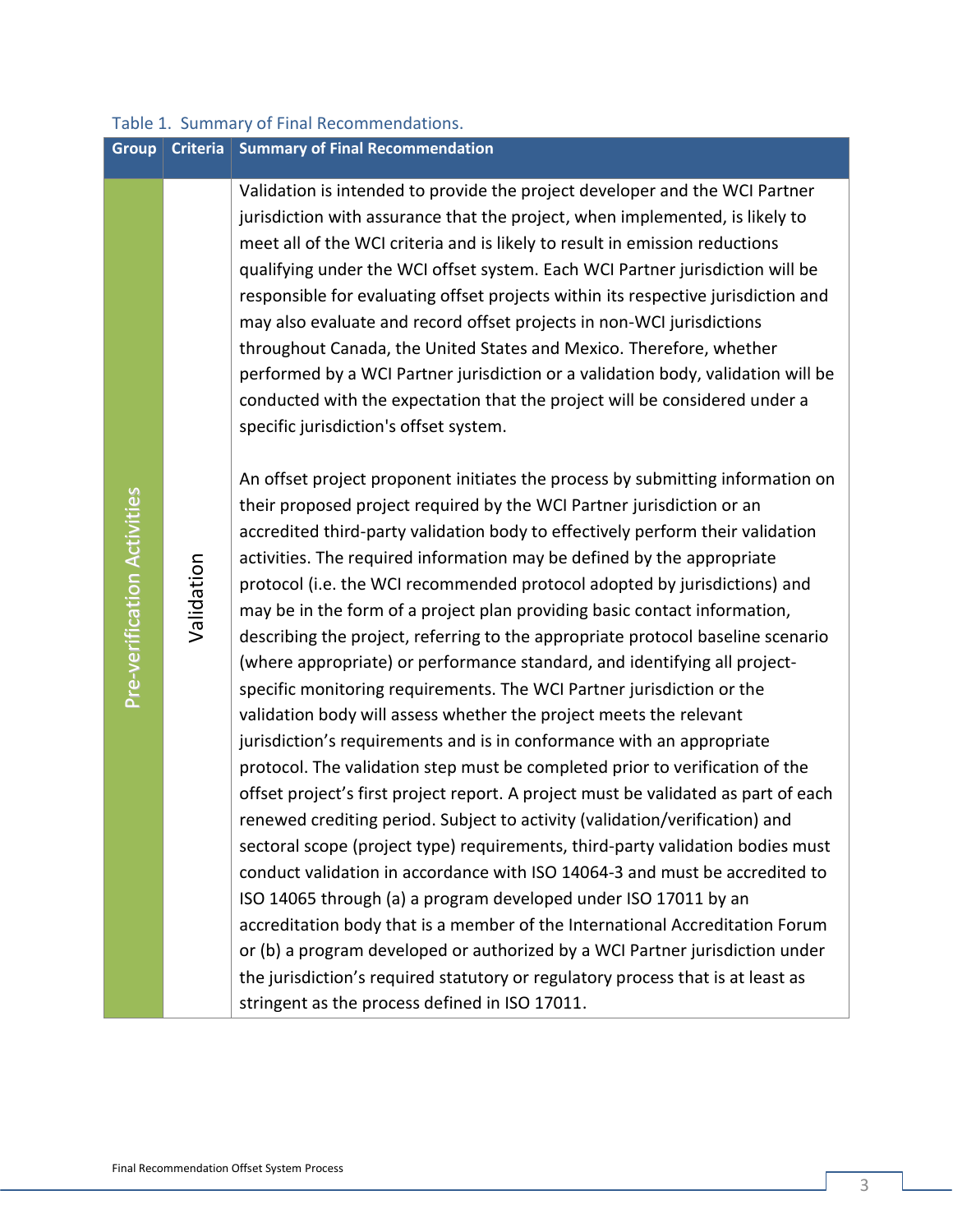| Project registration requires the submission of information for each project to |
|---------------------------------------------------------------------------------|
| the responsible WCI Partner jurisdiction. The required information may be       |
| defined by the appropriate protocol and may be in the form of a project plan.   |
| Registration information will be posted for public review and comment to        |
| provide transparency.                                                           |

For a potential offset project, the project developer will follow an appropriate protocol as adopted by a WCI Partner jurisdiction. For aggregation of small projects, a single request for registration may be submitted for the entire aggregation. The request for registration must include the required information on each small project. The project developer must implement the project per the information provided as part of registration. If the proponent changes any aspect of the project compared to the project plan at the time of registration, the change will need to be approved by the relevant WCI Partner jurisdiction and a revised project plan reflecting the change(s) posted for public review. WCI Partner jurisdictions will endeavor to adopt protocol content that is as similar as possible to that recommended by WCI Partner jurisdictions.

The committee recommends that WCI Partner jurisdictions retain the flexibility to select the registration approach most appropriate for their jurisdiction. However, for all WCI Partner jurisdictions, no offset certificates will be issued until the project is validated, registered and has verified emission reductions.

Each offset project shall follow the monitoring and quantification requirements specified in the appropriate protocol. Monitoring and quantification requirements for offset projects will be harmonized, to the extent practicable, with Reporting Requirements recommended by the WCI for facilities and sources covered by emission caps.

Pre-v

Monitoring and Quantification

Monitoring and

erific

atio n

A

ctivities

Registration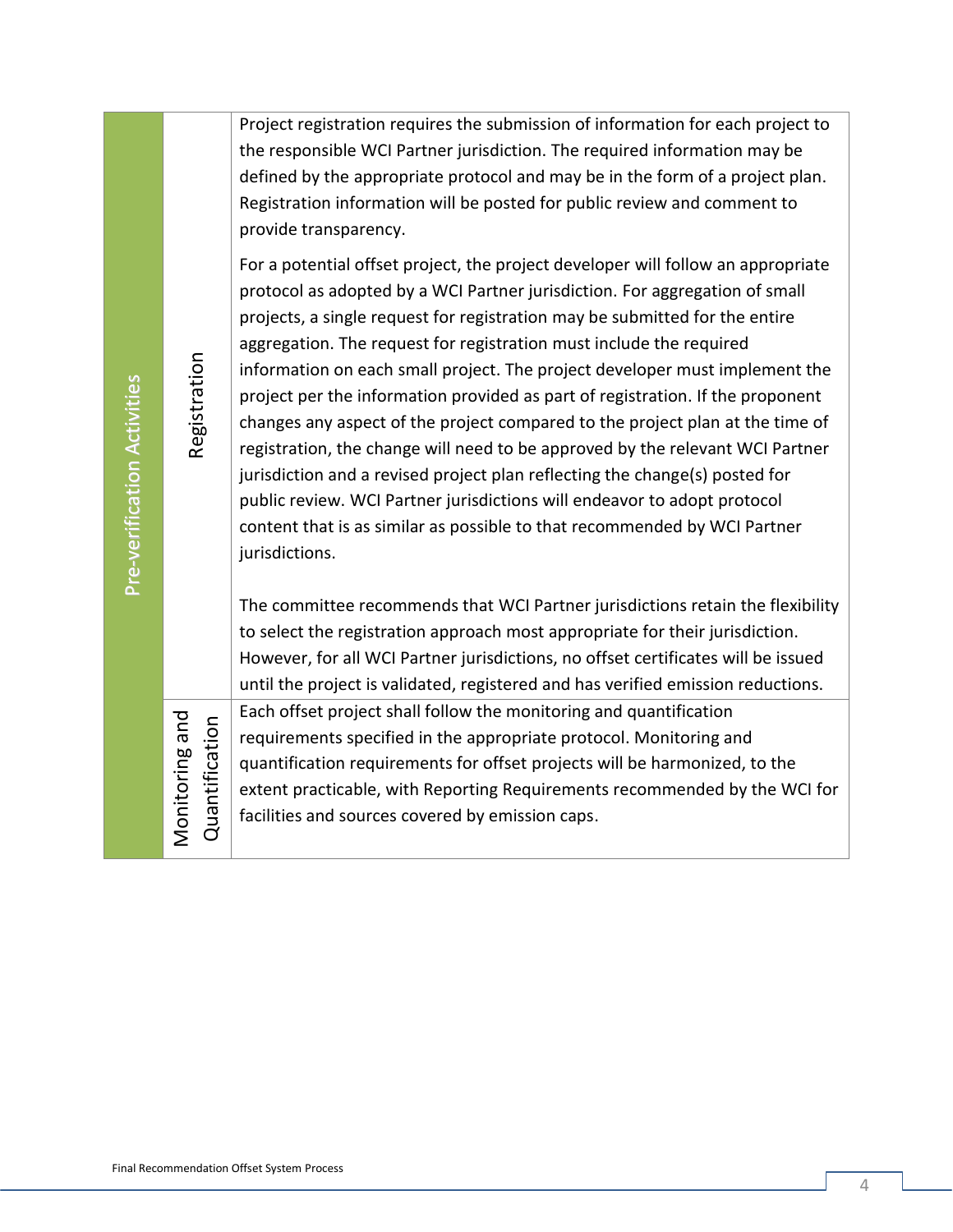|                       |                                      | Reporting frequency will be annual unless otherwise specified in the                  |  |
|-----------------------|--------------------------------------|---------------------------------------------------------------------------------------|--|
|                       |                                      | appropriate protocol. A WCI Partner jurisdiction will have two options for            |  |
|                       |                                      | assigning the annual reporting date for a project:                                    |  |
|                       |                                      | the month and day of the project start date (as determined by the first               |  |
|                       |                                      | day for which a reduction is claimed); or                                             |  |
|                       | Reporting                            | a common calendar date for all projects each year.                                    |  |
|                       |                                      | Reporting requirements will be harmonized, to the extent possible, with the           |  |
|                       |                                      | Reporting Requirements recommended by the WCI for covered sources.                    |  |
|                       |                                      | Aggregated small projects may submit a single report for the entire                   |  |
|                       |                                      | aggregation of projects, although the report must include required information        |  |
|                       |                                      | on each project's reductions.                                                         |  |
|                       |                                      | All pre-verification steps must be completed before moving on to VERIFICATION.        |  |
|                       |                                      | All steps in this section must be completed in order: VERIFICATION, then              |  |
|                       | <b>CERTIFICATION, then ISSUANCE.</b> |                                                                                       |  |
|                       |                                      | Emission reductions or removals must be verified by an accredited third-party         |  |
|                       |                                      | verification body and submitted to the relevant WCI Partner jurisdiction prior        |  |
|                       |                                      | to the issuance of offset certificates. Subject to activity (validation/verification) |  |
|                       |                                      | and sectoral scope (project type) requirements, verification bodies must be           |  |
|                       |                                      | accredited to ISO 14065 through (a) a program developed under ISO 17011 by            |  |
|                       |                                      | an accreditation body that is a member of the International Accreditation             |  |
|                       |                                      | Forum or (b) a program developed or authorized by a WCI Partner jurisdiction          |  |
|                       | Verification                         | under the jurisdiction's required statutory or regulatory process that is at least    |  |
|                       |                                      | as stringent as the process defined in ISO 17011. The verification must also be       |  |
|                       |                                      | conducted in accordance with ISO 14064-3 to a reasonable level of assurance.          |  |
| & Issuance Activities |                                      | A third party verifier that validated the project plan may not perform third-         |  |
|                       |                                      | party verification of a project report for that project within the same crediting     |  |
|                       |                                      | period. Verification statements will be posted publicly. For aggregation of           |  |
|                       |                                      | small projects, a single verification report can be submitted for the entire          |  |
| Verification          |                                      | aggregation, although it must include verification for each project's reductions.     |  |
|                       |                                      |                                                                                       |  |
|                       |                                      | The certification step involves the WCI Partner jurisdiction or its                   |  |
|                       |                                      | agent/recognized body reviewing project documentation presented as                    |  |
|                       | Certification                        | evidence and accepting that evidence into the system through the assignment           |  |
|                       |                                      | or creation of an offset certificate when it is satisfied all conditions of the WCI   |  |
|                       |                                      | Partner jurisdiction have been or will be met. The committee recommends               |  |
|                       |                                      | certification take place before issuance of offset certificates, so that              |  |
|                       |                                      | certificates are not issued prior to successful completion of certification.          |  |
|                       |                                      |                                                                                       |  |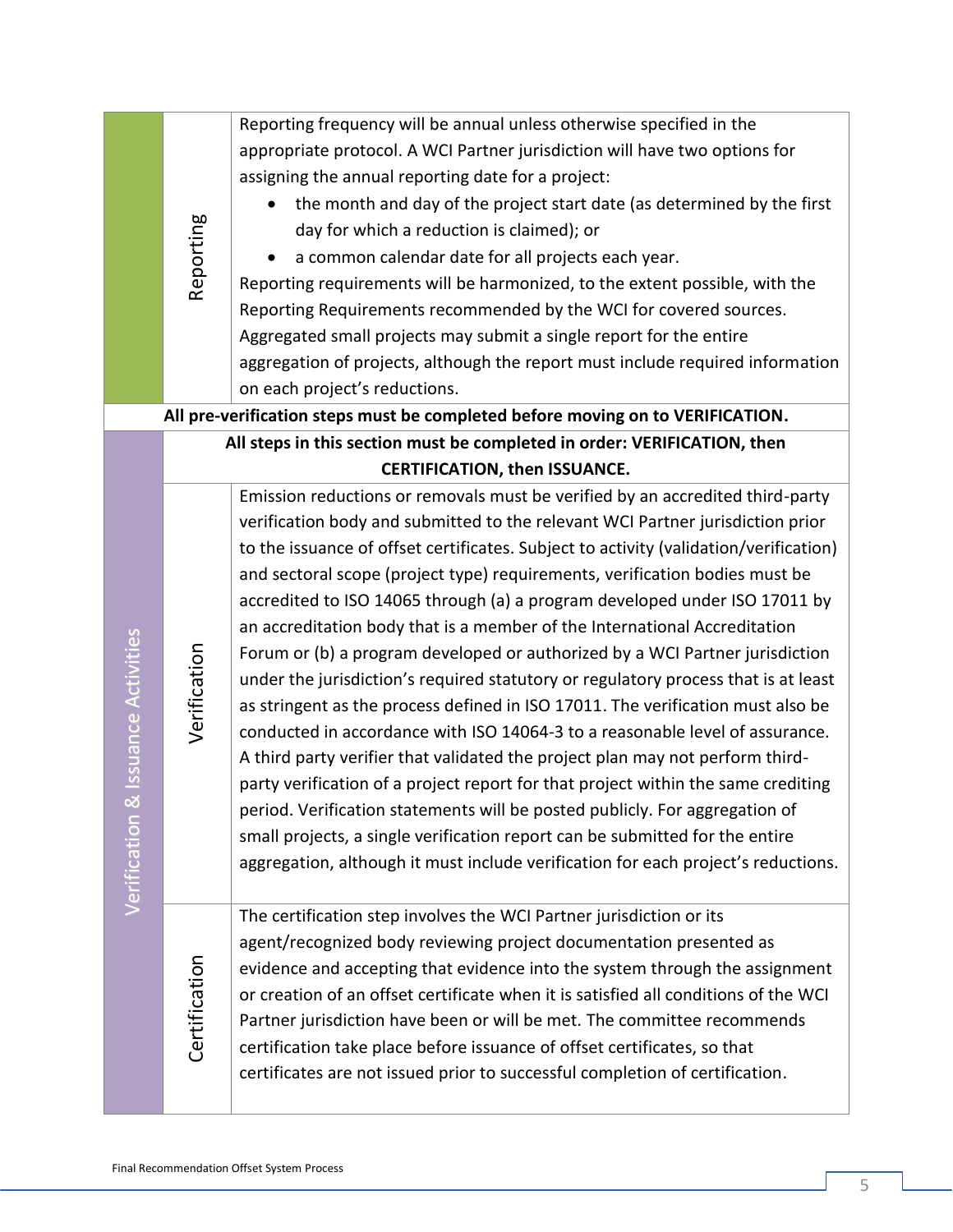|                          | Issuance                           | Following certification, the WCI Partner jurisdiction will proceed with the<br>issuance of offset certificates. The jurisdiction will complete the administrative<br>steps necessary to serialize the units. Issuance does not require the project<br>proponent to submit any additional information nor require the WCI Partner<br>jurisdiction to conduct any further review of the project.                                                                                                                                                                                                                                                                                                                                                                                                                                                                                                                                                                                                                                                               |
|--------------------------|------------------------------------|--------------------------------------------------------------------------------------------------------------------------------------------------------------------------------------------------------------------------------------------------------------------------------------------------------------------------------------------------------------------------------------------------------------------------------------------------------------------------------------------------------------------------------------------------------------------------------------------------------------------------------------------------------------------------------------------------------------------------------------------------------------------------------------------------------------------------------------------------------------------------------------------------------------------------------------------------------------------------------------------------------------------------------------------------------------|
| Post-issuance Activities | Project Reversals, Fraud and Error | Offset project protocols and the offset systems of the WCI Partner jurisdictions<br>will have mechanisms in place to ensure permanence, including provisions to<br>address unintentional and intentional reversals.<br>The offset systems of the WCI Partner jurisdictions will establish rules that<br>enable action to be taken where fraud or error has been discovered. The<br>outcomes of such action will include maintaining the environmental integrity<br>of the program by ensuring every certificate in the system is supported by an<br>emission reduction that is real, additional, permanent and verifiable.<br>WCI Partner jurisdictions may choose to issue, at their discretion, offset<br>certificates that are either revocable or non-revocable. This option would<br>support some jurisdictions issuing offset certificates that may be revoked, and<br>others issuing offset certificates that may not be revoked. Partner jurisdictions<br>should have the ability to manage both revocable and non-revocable offset<br>certificates. |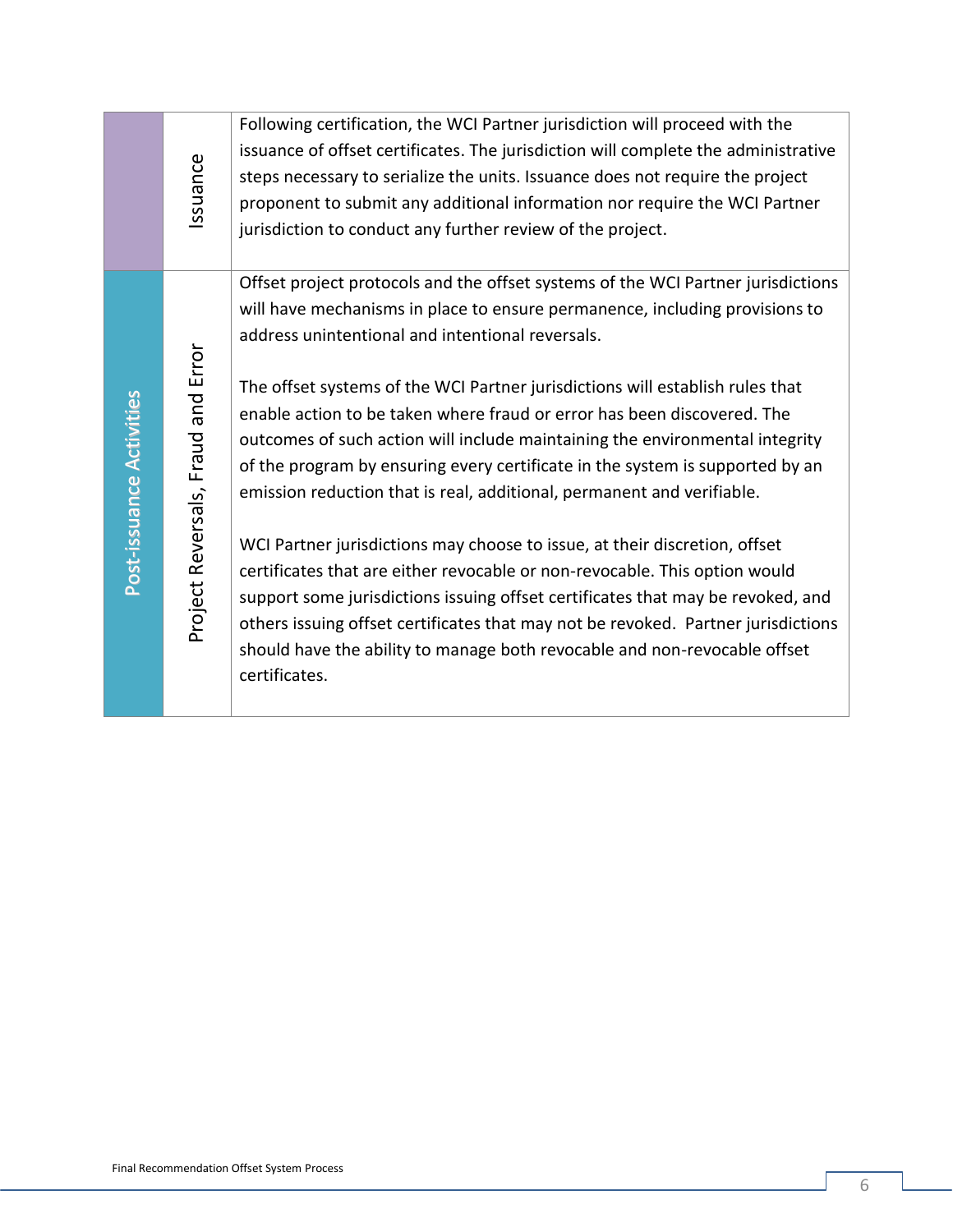## **2 Purpose and Background**

The July 2010 Design for the WCI Regional Program includes provisions for a rigorous offset system. The primary role of the offset system is to reduce the compliance costs associated with the cap-and-trade program while maintaining the environmental integrity of the cap. The design of the offset system should encourage emission reductions, innovation, and technology development in sectors and at sources not covered by the cap-and-trade program. WCI Partners will only consider non-covered sources on a limited and case-by-case basis.

The purpose of the WCI Offsets Committee is to make recommendations to the WCI Partner jurisdictions on the design and operation of the offset system as part of the WCI cap-and-trade program. The committee divided its work into three tasks. Task 1 is to make recommendations for essential elements and infrastructure to create and operate the WCI offset system. Task 2 is to make recommendations for accepting offset certificates and allowances from other greenhouse gas trading programs. Task 3 is to make recommendations for the review and recommendation of protocols for the WCI offset system. This paper uses the term "appropriate protocol" to mean recommended by WCI Partner jurisdictions and adopted into the rules and regulations of Partner jurisdictions.

This paper is part of the Offsets Committee's Task 1 Essential Elements work, specifically Task 1.3, to identify the specific requirements for pre-verification activities (registration, validation, monitoring, quantification, reporting), verification, certification, issuance and post-issuance activities. This paper presents final recommendations for those elements. Since WCI Partner jurisdictions will recognize the offset certificates issued by other Partners, it is important for the Partner jurisdictions to have processes in their offset systems that ensure the rigor and interchangeability of offset certificates across the WCI Partner jurisdictions.

These final recommendations propose processes to ensure the necessary level of rigor across WCI Partner jurisdictions. Figure 1 identifies the process steps for an offset project. The WCI Partner jurisdictions recognize that Partner jurisdictions have labeled the steps with varying terms, and in some cases have combined steps, in the processes proposed for their programs. While offering these final recommendations, the WCI Partner jurisdictions acknowledge that such variations that result in the same or greater level of rigor being achieved are acceptable.

As part of their effort to design an offset system that encourages emission reductions from sources not covered by the cap-and-trade program, WCI Partner jurisdictions aim to facilitate participation of small projects by implementing a process that readily accommodates the aggregation of small projects. The final recommendations for some process steps include specific elements related to the aggregation of small projects in order to streamline the process for these projects while ensuring the same high quality standards are met for all offset projects.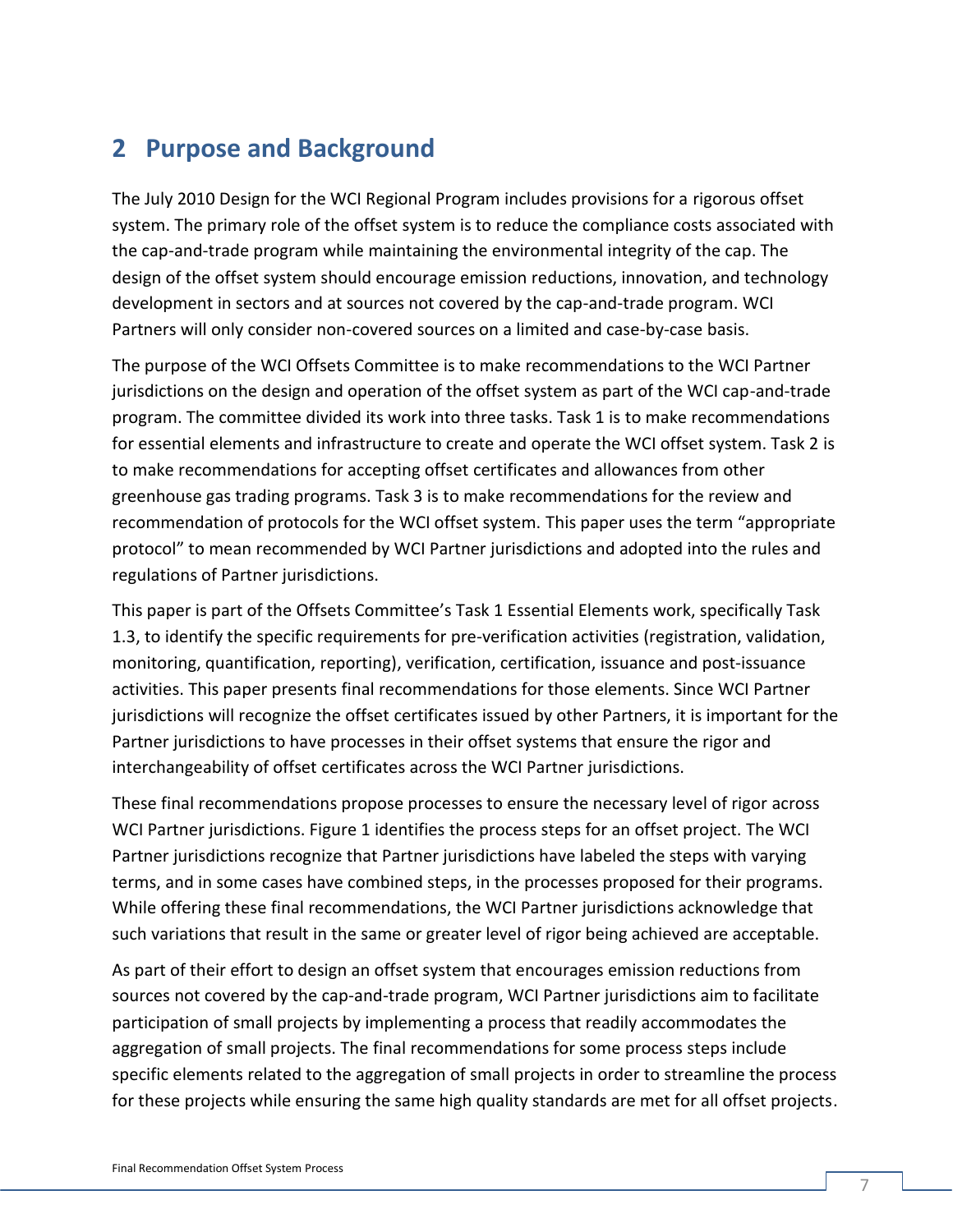Information collected during the offset system process will be made publicly available by the WCI Partner jurisdictions. WCI Partner jurisdictions will make information public consistent with public records and protection of privacy laws and policies in the respective jurisdiction. WCI Partner jurisdictions maintain that the process for approving offset projects be conducted in an open and transparent manner.

## **3 Process Options and Final Recommendations**

### **PRE-VERIFICATION ACTIVITIES**

#### **Validation**

Validation is the assessment of a proposed offset project against the offset system requirements. Validation includes review and assessment of project information for conformance with system criteria; alignment with an appropriate protocol; and review of quantification methodologies, baselines, standards, calculations, assumptions, factors, forecasts and assertions. More detailed information on the validation step can be found in ISO 14064-3.

#### *Final Recommendation*

Validation is intended to provide the project developer and the WCI Partner jurisdiction with assurance that the project, when implemented, is likely to meet all of the WCI criteria and is likely to result in emission reductions qualifying under the WCI offset system. Each WCI Partner jurisdiction will be responsible for evaluating offset projects within its respective jurisdiction and may also evaluate and register offset projects in non-WCI jurisdictions throughout Canada, the United States and Mexico.<sup>1</sup> Therefore, whether performed by a WCI Partner jurisdiction or a validation body, validation will be conducted with the expectation that the project will be considered under a specific jurisdiction's offset system.

An offset project proponent initiates the validation process by submitting information on their proposed project required by the WCI Partner jurisdiction or an accredited third-party validation body to effectively perform their validation activities. The required information may be defined by the appropriate protocol<sup>2</sup> and may be in the form of a project plan providing basic contact information, describing the project, referring to the appropriate protocol (i.e. the

 $\overline{a}$ 

 $^1$  There is some possibility that a WCI Partner jurisdiction may choose not to administer its own offset system. In that case, it may be necessary for offset projects in that jurisdiction to have another WCI Partner jurisdiction(s) issuing offset certificates for projects in that jurisdiction. It is not the intent of the WCI Partner jurisdictions to prevent offset projects from occurring in a jurisdiction that may lack the resources to effectively administer its own offset system.

 $^2$  The protocols included in California's cap-and-trade program refer to this information as "listing information."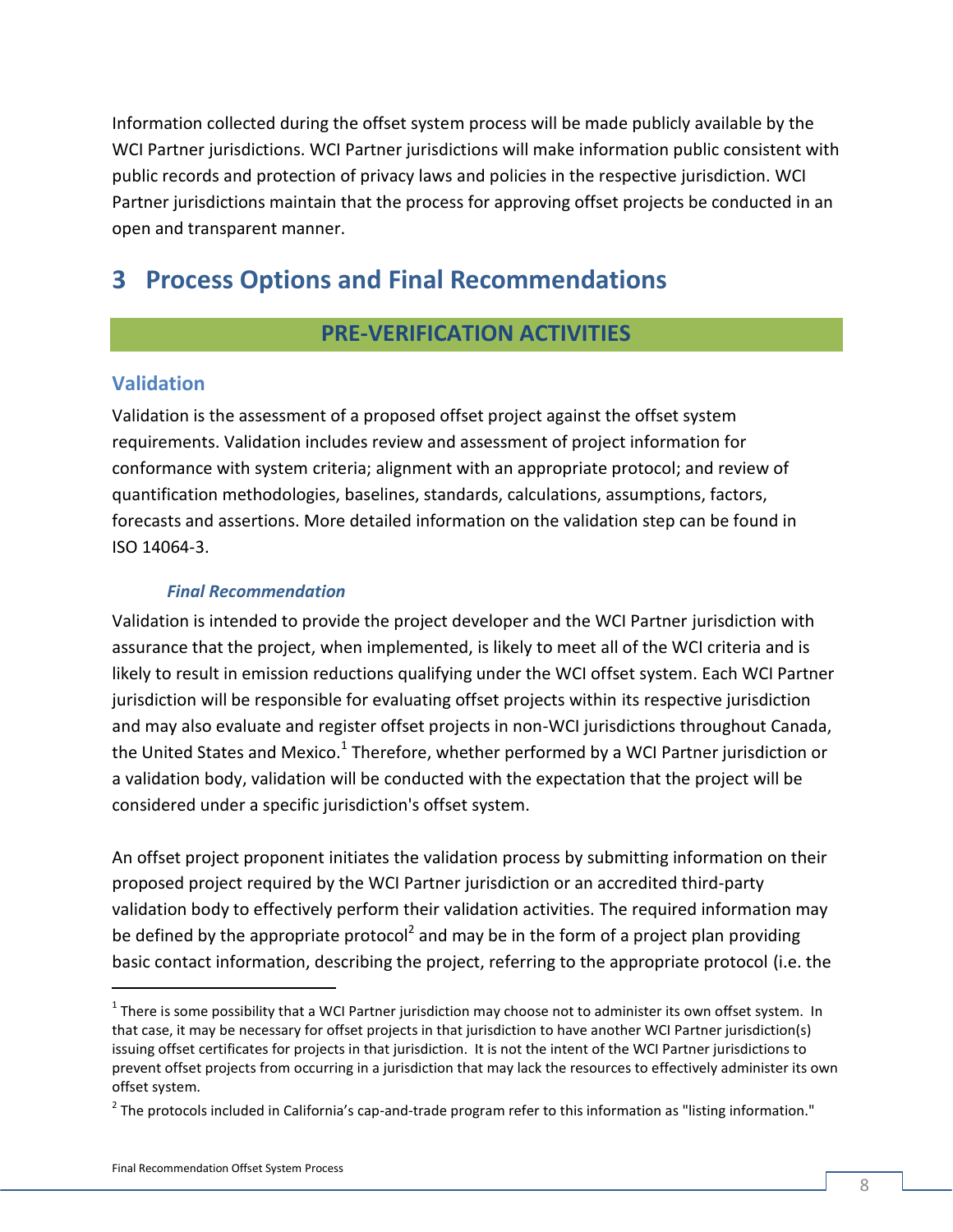WCI recommended protocol adopted by jurisdictions), baseline scenario (where appropriate) or performance standard, and identifying all project-specific monitoring requirements. The WCI Partner jurisdiction or the validation body will assess whether the project meets the relevant jurisdiction's requirements WCI offset system requirements as adopted by WCI Partner jurisdictions and is in conformance with an appropriate protocol.

The validation step must be completed prior to verification of the offset project's first project report. A project must be validated as part of each renewed crediting period. If validation is performed by an accredited third-party validation body, the validation body must issue a positive validation statement before the project can be registered. Subject to activity (validation/verification) and sectoral scope (project type) requirements, third-party validation bodies must conduct validation in accordance with ISO 14064-3 and must be accredited to ISO 14065 through (a) a program developed under ISO 17011 by an accreditation body that is a member of the International Accreditation Forum or (b) a program developed or authorized by a WCI Partner jurisdiction under the jurisdiction's required statutory or regulatory process that is at least as stringent as the process defined in ISO 17011.

#### *Explanation of Final Recommendation*

This final recommendation meets the WCI Offset System Essential Elements Final Recommendation (July 2010) that "validation is a required review by an accredited independent third party of the WCI Partner jurisdiction to assess the likely result of reduction or sequestration from a proposed project that would use a WCI offset protocol."

In order to ensure a complete and efficient verification of emission reductions, the final recommendation proposes that validation be conducted prior to verification of the first project report for a given offset project. Each project must be validated prior to each crediting period to assure that the project meets the current requirements of the appropriate protocol. To the degree possible, the validation process for project renewal will be streamlined. At the start of a new crediting period some project information reviewed as part of the validation process is unlikely to change. However, information regarding applicable regulatory requirements, as well as performance standard thresholds to assess additionality, may change over time.

Information submitted on the proposed project will serve as the basis for the validation review. Submitted information will include identification and description of the project, an assertion of the projection's additionality, and copies of other legal documentation required for the project (e.g., permits, environmental impact assessment).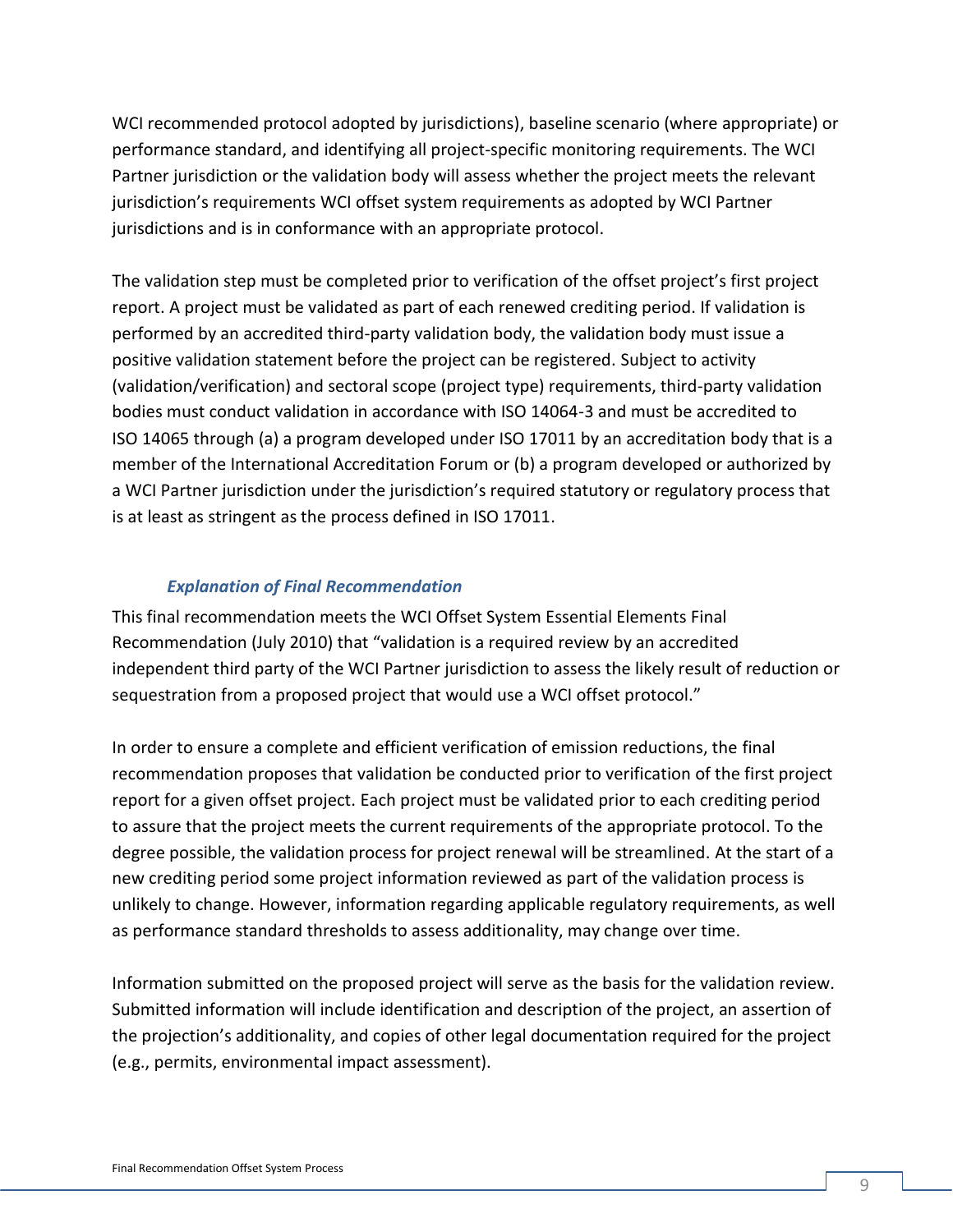The final recommendation does not require site visits as part of the project review process for validation. The WCI Offsets Committee recognizes that requiring a site visit presents a potentially unnecessary cost to project developers, particularly given the WCI Partners' preference for standardized offset protocols. However, if required for particular protocols, project types or technologies a site visit could be included as part of the validation process.

The accreditation requirement for third-party validators is designed to mirror as closely as possible the accreditation requirement for third-party verifiers providing services for mandatory reporting and offset projects. Following a validation review, a third-party validator may only issue a positive validation statement if they determine the project to be in conformance with offset system requirements and the appropriate protocol. As discussed later in this paper, a verifier would then verify a project against the validated project plan and the appropriate protocol.

#### **Registration**

The registration process is the mechanism for project developers to record offset project information with the WCI Partner jurisdiction evaluating the project. Project registration requires the submittal of forms and information on each project to the applicable WCI Partner jurisdiction to help ensure that projects meet the requirements of the offset system. For the WCI Partner jurisdictions, a registration system for recording and managing project information will be especially important to ensure proper oversight for a regulatory compliance program and effective communication across multiple jurisdictions. Posting registration information for public review provides transparency to the offset system.

#### *Final Recommendation*

Project registration requires the submission of information for each project to the responsible WCI Partner jurisdiction. The required information may be defined by the appropriate protocol and may be in the form of a project plan.

For a potential offset project, the project developer will follow an appropriate WCI protocol as adopted by a WCI Partner jurisdiction. For aggregation of small projects, a single request for registration can be submitted for the entire aggregation, although it must include the required information on each project. The project developer must implement the project in accordance with the information provided as part of registration. If the proponent changes any aspect of the project compared to the project plan at the time of registration, the change will need to be approved by the relevant WCI Partner jurisdiction and a revised project plan reflecting the change must be posted for public review.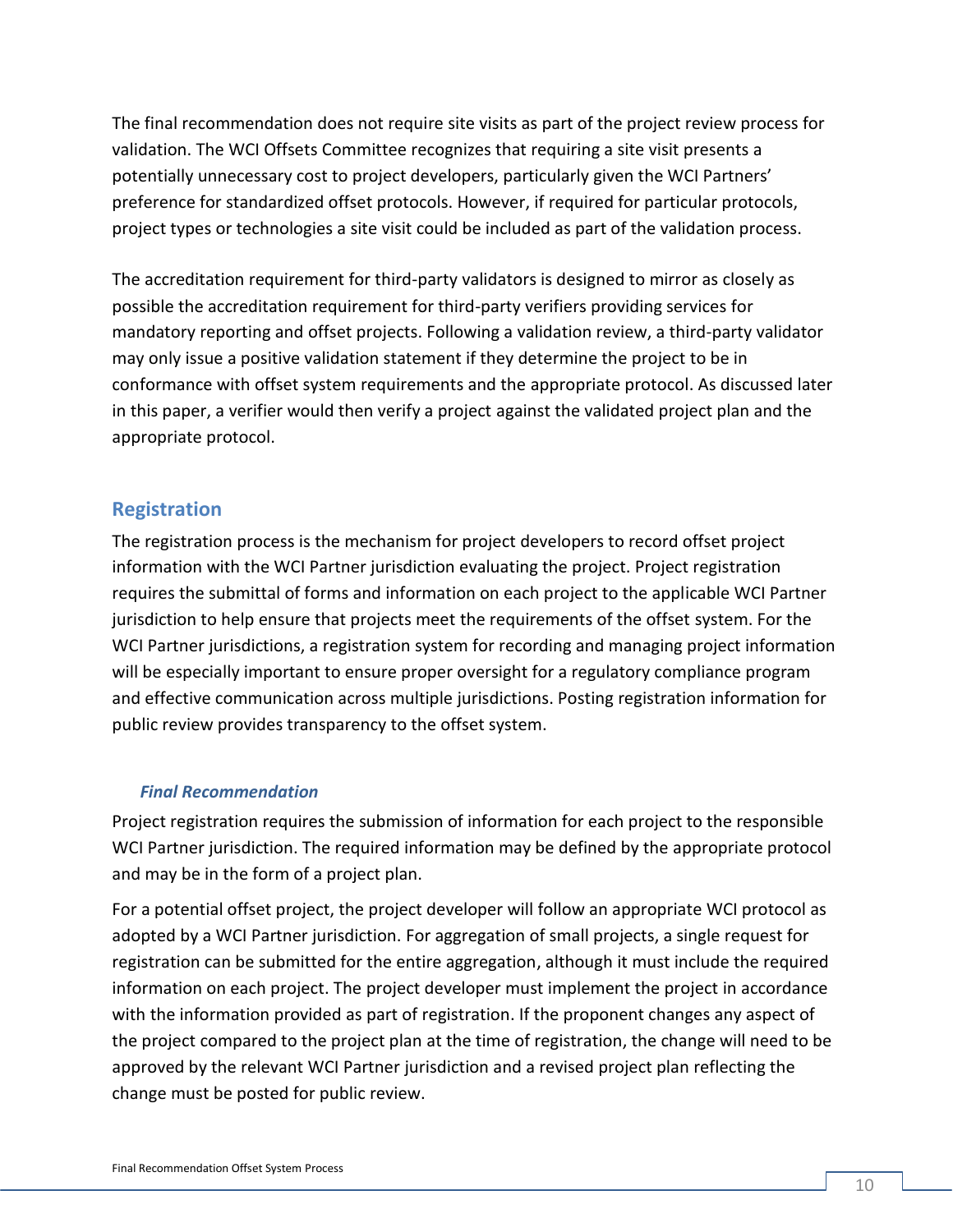The committee recommends that WCI Partner jurisdictions retain the flexibility to select the registration approach most appropriate for their jurisdiction. However, for all WCI Partner jurisdictions, no offset certificates will be issued until the project has completed the preverification activities and has verified emissions reductions. In order to ensure against doublecounting and prevent the issuance of offset certificates from the same project under multiple registries, offset projects cannot be registered in more than one registry.

If the project was previously registered under a different offset program registry, it must be deregistered from all other registries before being registered in a WCI Partner jurisdiction. The emission reductions and removals from the project for which offset certificate issuance by a WCI Partner jurisdiction may be requested must not have already been retired, canceled, used to meet a surrender obligation, used to meet a voluntary commitment, or used to meet any GHG requirement in any voluntary or regulatory system. Also, the emission reductions and removals must:

- have a legal owner;
- meet the relevant jurisdiction's requirements, including being in conformance with an appropriate protocol (i.e., the WCI recommended protocol adopted by the jurisdiction); and
- have all the documentation required by the appropriate protocol to ensure that the emission reductions and removals meet the program requirements.

Prior to issuing offset certificates for emission reductions and removals from a project that was previously registered in another registry, all instruments representing those emission reductions and removals in any other programs must be retired to avoid double crediting.

#### *Explanation of Final Recommendation*

The WCI Offsets Committee recommends the priority for ensuring the integrity of offset certificates across the WCI Partner jurisdictions is for requirements to be consistently met and documented in all WCI Partner jurisdictions prior to the issuance of offset certificates. Preverification activities are completed before verification and the timing and order of steps within pre-verification activities may vary based on circumstances specific to each WCI Partner jurisdiction.

### **Monitoring and Quantification**

Monitoring is the process of collecting project activity data essential for quantifying greenhouse gas (GHG) reductions or removals and also the process of confirming assumptions used in quantification. Monitoring includes determining what project activities need to be measured, how often measurements should be taken, what methods are acceptable, what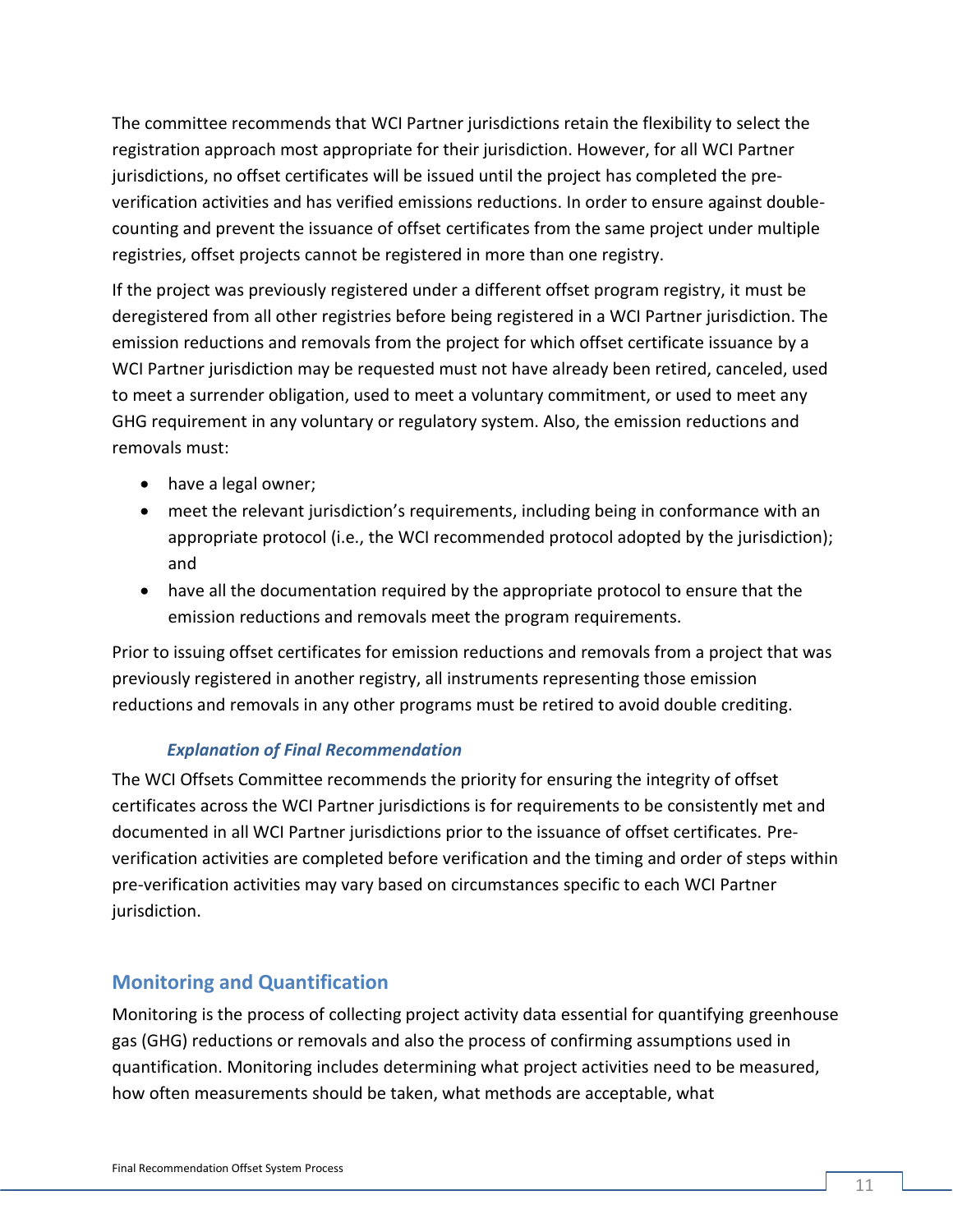instrumentation should be used for data collection, how the data is stored and how data quality is maintained. Monitoring of an offset project is intended to allow for the complete and transparent quantification of GHG reductions or removals.

Essential elements of monitoring procedures and monitoring reports often include the following:

- GHG data and information for all sources and sinks to be monitored, including units of measurement.
- Source information for all data and information included.
- Monitoring methodology identified, including description of the approach used (e.g., estimation, modeling, measurement or calculation) and description of all relevant assumptions, constants, mathematical relationships and formulas.
- Measurement collection techniques identified including technical information regarding location and specifications of metering equipment, procedures for meter reading, calibration and maintenance, and length of measurement periods.
- Level of uncertainty associated with measurement and estimation of data.
- Roles and responsibilities for monitoring procedures.
- Quality assurance/quality control measures including data management systems, procedures for managing poor quality or lost data and data archive procedures.

Quantification is the process of estimating emissions reductions achieved from project activity data collected through monitoring. Requirements for quantification will be included in offset protocols recommended by the WCI Partner jurisdictions. The process for developing appropriate protocols recommended by the WCI Partner jurisdictions, including quantification requirements, will be addressed through the work under Task 3 of the WCI Offset Committee.

#### *Final Recommendation*

Each offset project shall follow the monitoring and quantification requirements specified in the appropriate protocol and offset system rules of the WCI Partner jurisdiction. Monitoring and quantification requirements for offset projects will be harmonized, to the extent practicable, with reporting requirements recommended by the WCI for facilities and sources covered by emission caps.

#### *Explanation of Final Recommendation*

Protocol-specific monitoring requirements will provide consistency across projects using the same appropriate protocol and allow WCI Partner jurisdictions to tailor monitoring requirements to each project type. Under this approach, monitoring requirements will be included as part of each appropriate protocol for a given project type. Since waiting until verification to have the monitoring plan approved could increase risk to project developers,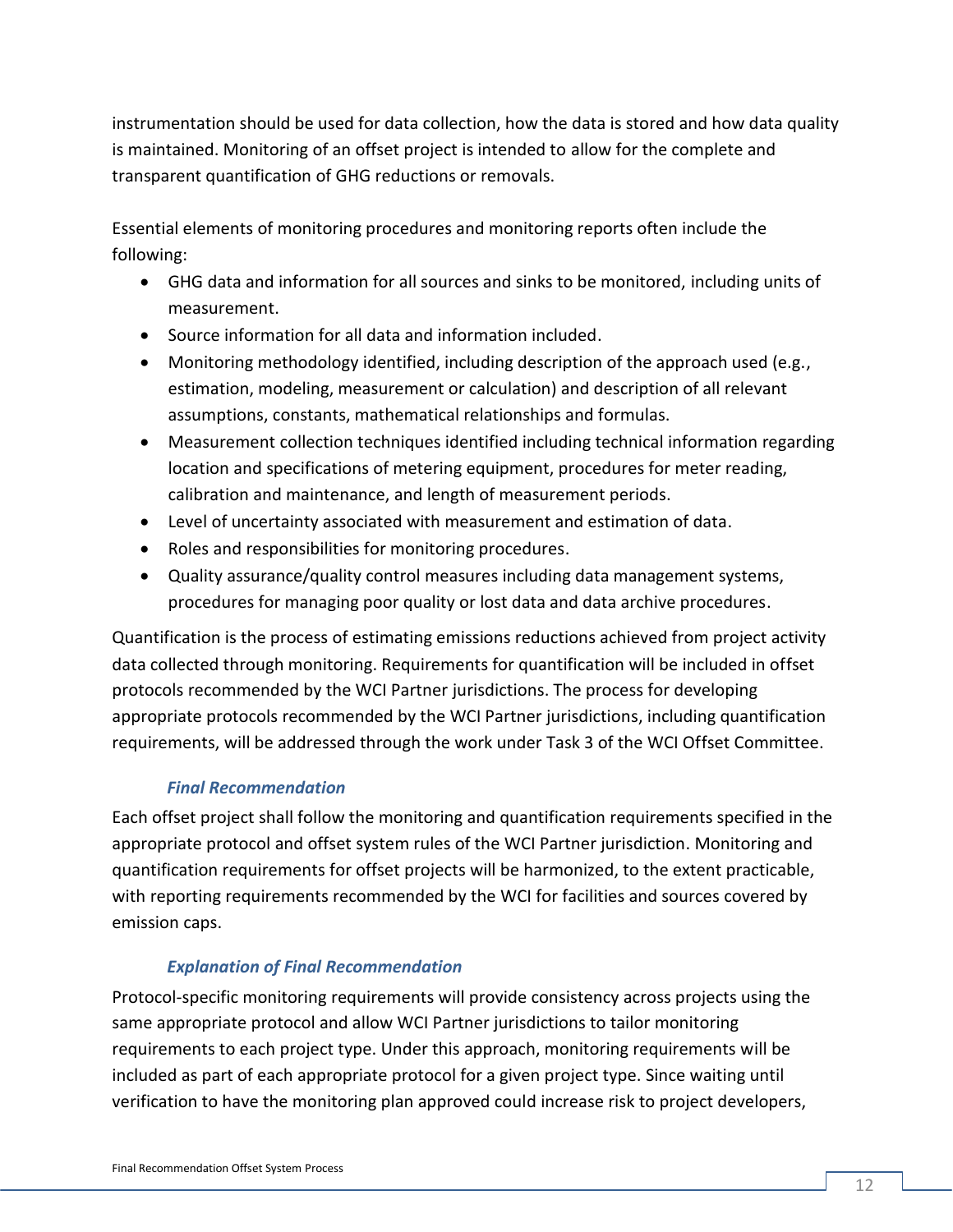project proponents will be required to submit a plan to meet monitoring requirements as part of the validation review that demonstrates how the project will meet the monitoring requirements of the appropriate protocol being used. During the reporting and verification process steps, submitted monitoring data will be reviewed to ensure it meets the procedures outlined in the approved plan.

Consistency of monitored data is important for quantification, reporting and verification. Requiring all project developers for each project type to follow the same monitoring requirements helps ensure the consistency of monitored data. However, under certain circumstances a WCI Partner jurisdiction may allow a project proponent to use an alternative monitoring approach or to propose alternative monitoring approaches with approval from WCI Partner jurisdictions. For a proponent to propose an alternative monitoring approach, the proponent must be unable to implement the monitoring approach in the appropriate protocol, and the proponent must propose an approach that will achieve a similar level of accuracy to the approach in the appropriate protocol.

#### **Reporting**

Reporting refers to the process of summarizing project monitoring data, quantifying the GHG reduction achieved in the applicable period according to the calculation methodology in the project plan, and documenting that information in a project report. Periodic reporting on the performance of GHG reduction projects is a step required by most offsets systems and a necessary step before offset certificates can be issued. The required content and level of detail required in project reports vary between systems and by project type. A complete project report in the WCI offset system might include the following components:

- Summarized monitoring data
- Calculations supporting the GHG reductions achieved (in accordance with the quantification methodologies of the appropriate protocol)
- Proponent's assertion of the GHG reduction.
- A signed verification statement.

The WCI Partner jurisdictions will establish overall reporting requirements to ensure adequate oversight of the offset system. These requirements are intended to serve the needs of project proponents, assurance providers, and ultimately the wider WCI market by establishing what information must be documented before an offset certificate may be issued. Clear reporting requirements should allow for reports to be submitted and verified without undue delay.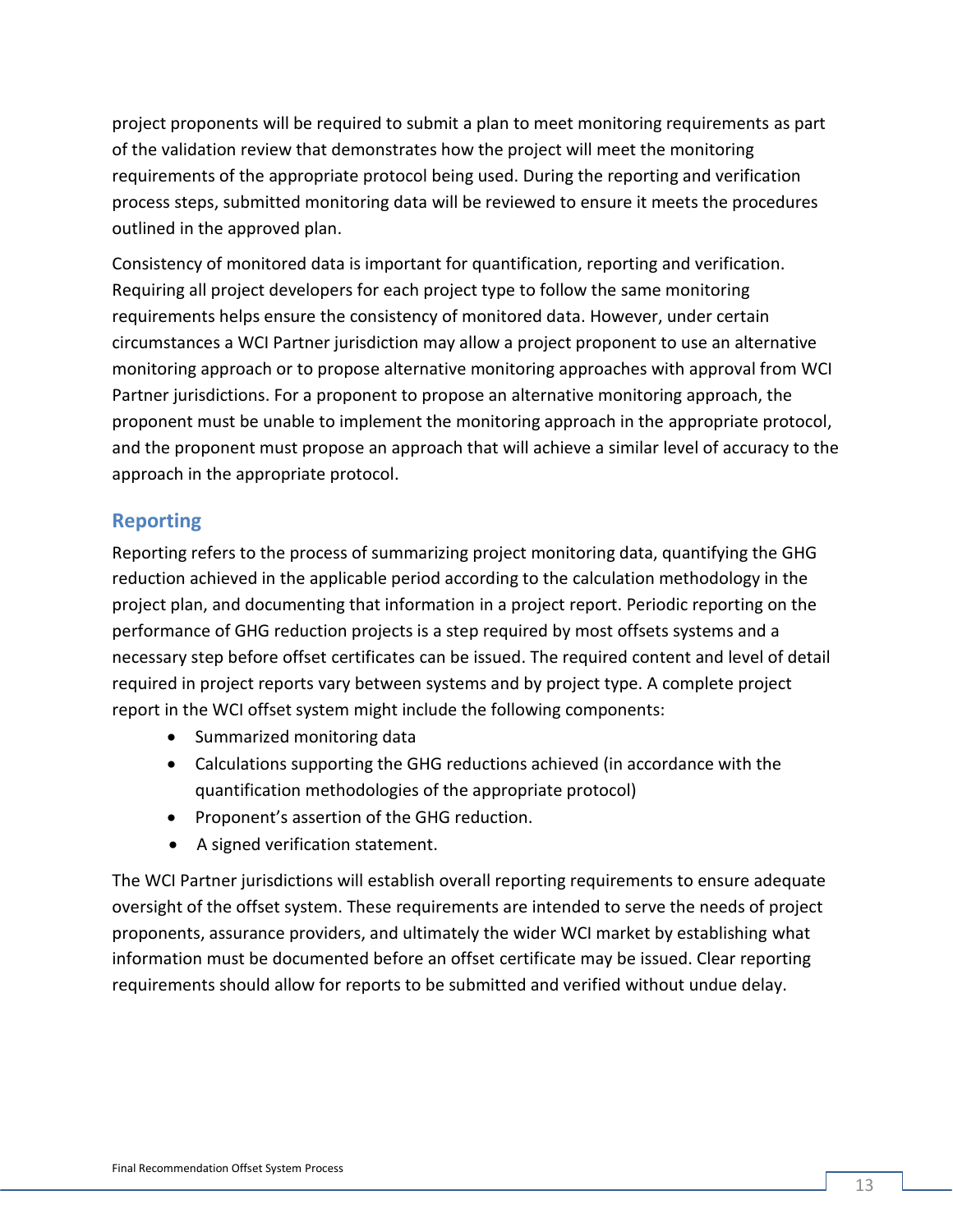#### *Final Recommendation*

Reporting frequency will be annual unless otherwise specified in an appropriate protocol. A WCI Partner jurisdiction will have two options for assigning the annual reporting date for a project:

- the month and day of the project start date (as determined by the first day for which a reduction is claimed); or
- a common calendar date for all projects each year.

Reporting requirements will be harmonized, to the extent possible, with the reporting requirements recommended by the WCI for covered sources. Aggregated small projects may submit a single report for the entire aggregation of projects, although the report must include required information on each project's reductions.

#### *Explanation of Final Recommendation*

The WCI Offsets Committee recommends annual reporting to ensure ongoing oversight of project activities. For particular project types (e.g., long-term sequestration projects), less frequent reporting may be appropriate.

The WCI Offsets Committee discussed the merits of having common or staggered reporting dates for offset projects. The advantage of the common date was that offset project reporting would thus be more similarly aligned with mandatory reporting which also has a common date. Staggered reporting dates according to a project's start date allow the workload placed on verifiers and jurisdiction staff to be more constant throughout the year instead of focused in one quarter of the year. Staggered dates are also consistent with other notable offset systems. The Offsets Committee believes that both approaches are valid and recommends that WCI Partner jurisdictions follow either approach, as this should not adversely affect the rigor or fungibility of offset certificates across the WCI region.

Harmonization of reporting requirements with the WCI Mandatory Reporting Requirements and aggregation of small projects into a single reporting report, are recommendations aimed at reducing the administrative burden and improving efficiency for project developers.

#### **All pre-verification steps must be completed before moving on to VERIFICATION & ISSUANCE ACTIVITIES.**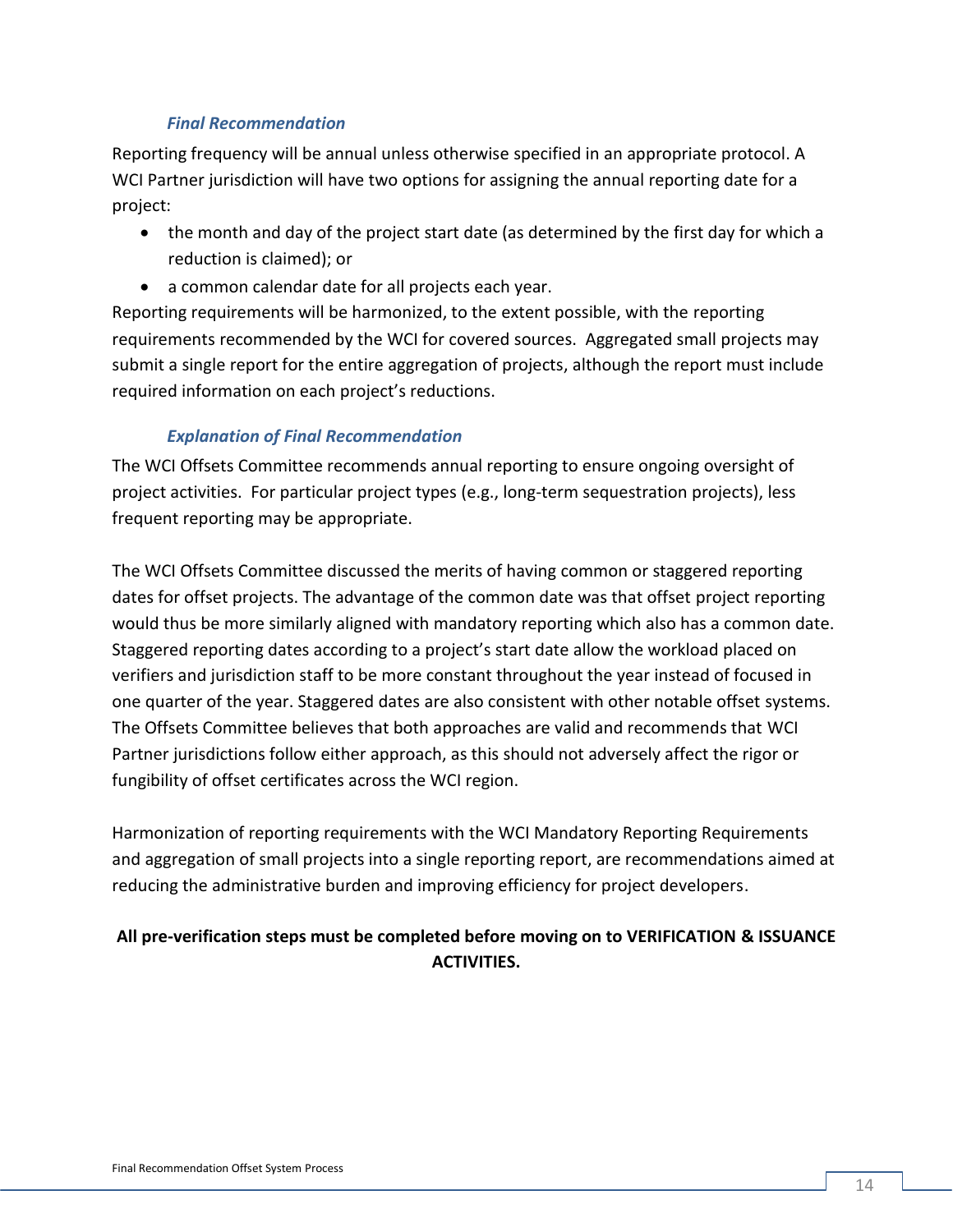### **VERIFICATION & ISSUANCE ACTIVITIES**

**All steps in this section must be completed in order: VERIFICATION, then CERTIFICATION, then ISSUANCE.**

#### **Verification**

Verification is the process of reviewing offset project information to ensure that claimed emissions reductions have been achieved in accordance with the appropriate protocol and project plan.

#### *Final Recommendation*

Emission reductions or removals must be verified by an accredited third-party verification body and submitted to the relevant WCI Partner jurisdiction prior to the issuance of offset certificates. Subject to activity (validation/verification) and sectoral scope (project type) requirements, verification bodies must be accredited to ISO 14065 through (a) a program developed under ISO 17011 by an accreditation body that is a member of the International Accreditation Forum or (b) a program developed or authorized by a WCI Partner jurisdiction under the jurisdiction's required statutory or regulatory process that is at least as stringent as the process defined in ISO 17011. The verification must also be conducted in accordance with ISO 14064-3 to a reasonable level of assurance. The verification must also be conducted in accordance with ISO 14064-3 to a reasonable level of assurance.

A third party assurance provider which validated the registered project plan may not perform third-party verification of a project report for a minimum of the next five verifications. WCI Partners may consider changing the minimum requirement if it is found that additional verifiers are not available. Any staff member of a verification team may not perform verification services for the same project for more than six consecutive years. Any verification staff that previously performed six years of verification services for the project may only again perform verification services for the project: 1) after the project has been verified by another verification team; and 2) at least 3 years after the verification staff last provided verification services for the project.

#### *Explanation of Final Recommendation*

The final recommendation for the verification process steps is based on the final recommendation for verification established in the WCI Offsets System Essential Elements Final Recommendations Paper (July 2010). The final recommendation stated, "verifiers for WCI offsets will be independent third parties who have been accredited to a standard acceptable by the WCI Partner jurisdiction in which the project is registered." The process steps final recommendation presents accreditation requirements for third-party verifiers. The recommended accreditation requirements, accreditation for entities verifying offset projects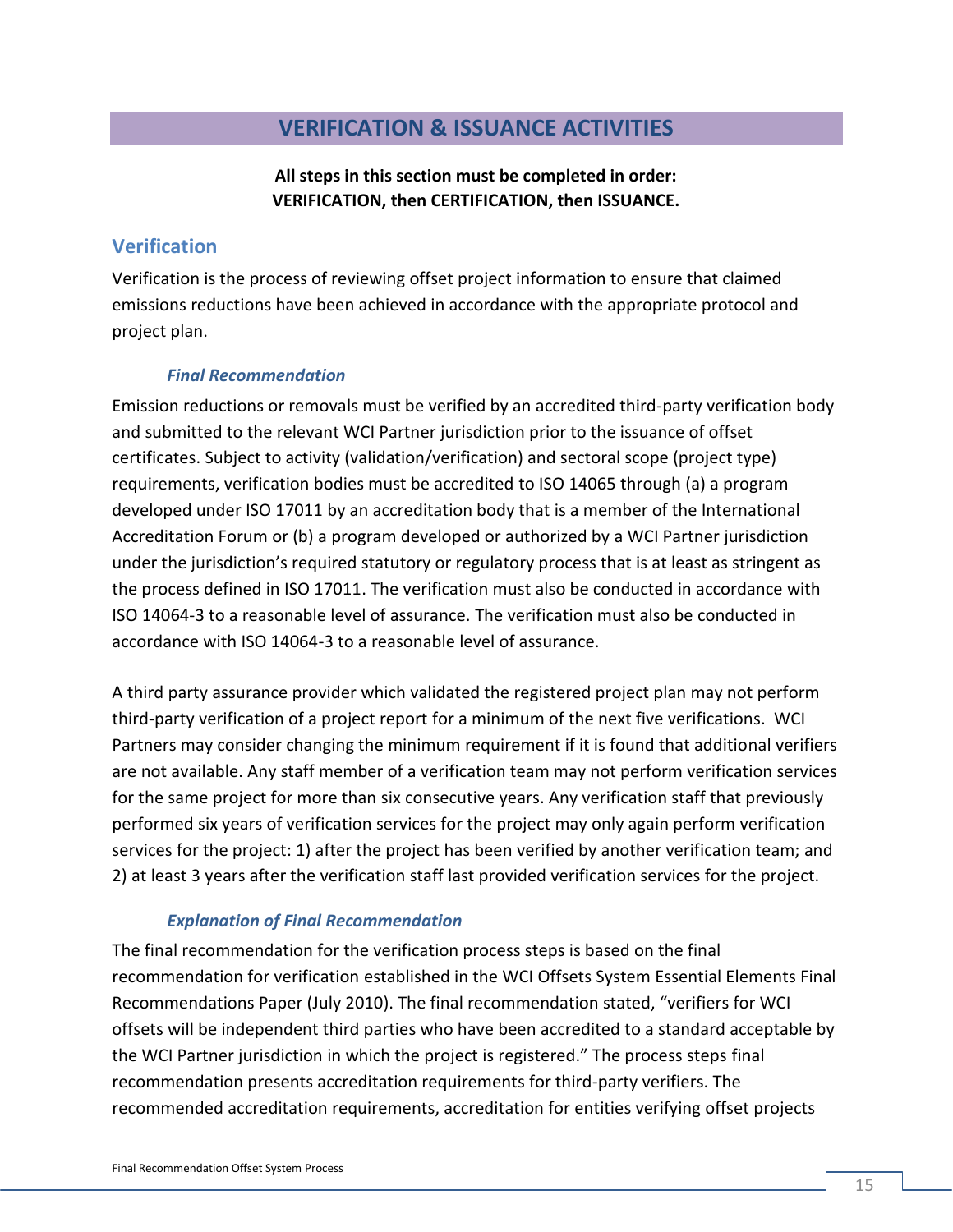are consistent with the requirements recommended for mandatory reporting by covered sources. A site visit is required for the first project verification, and as stated in the protocol thereafter.

### **Certification**

At some point in the creation of an offset compliance instrument a WCI Partner jurisdiction has to "accept" that the documentation provided and reviewed indicates that the reduction upon which the offset certificate may be based is real, additional, permanent and verifiable. At this step in the process, the WCI Partner jurisdiction must have the ability to enforce these requirements through its review of the documentation and its assessment of whether it supports a determination that the reduction is real, additional, permanent, and verifiable. By performing this step, other jurisdictions in a regional trading system would be assured that the resulting offset certificate and underlying project meet all of the offset criteria and would be able to accept the offset certificate for compliance.

It is not essential that the WCI Partner jurisdiction perform all of the certification steps directly and may assign certain roles, tasks and decisions to a third party. The tasks or steps involved in certification can take place at different times in the offset cycle and may be separated for convenience or functional efficiency. The successful completion of the certification step is expected to lead to the Partner jurisdiction issuing a tradable unit with a unique serial number within the tracking system of the WCI Partner jurisdictions.

#### *Final Recommendation*

The certification step involves the WCI Partner jurisdiction or its agent/recognized body reviewing project documentation presented as evidence and accepting that evidence into the system through the assignment or creation of an offset certificate when they are satisfied all conditions of the Partner jurisdiction have been or will be met. The committee recommends certification take place before issuing an offset certificate, so that certificates are not issued prior to successful completion of certification.

#### *Explanation of Final Recommendation*

The final recommendation for the certification process is based on WCI Partner jurisdictions preferring to avoid adding uncertainty to the reliability of offset certificates and preferring not to add complexity to compliance procedures for little or no benefit. Completing certification prior to issuance ensures that the full set of reviews and evaluations are conducted prior to the offset certificate being issued, so that the quality and reliability of the offset instrument are less uncertain. In making this recommendation the WCI Partner jurisdictions recognize that the full set of criteria and processes recommended for offset systems collectively contribute to the quality and reliability of offset certificates. Certification is identified as one component of the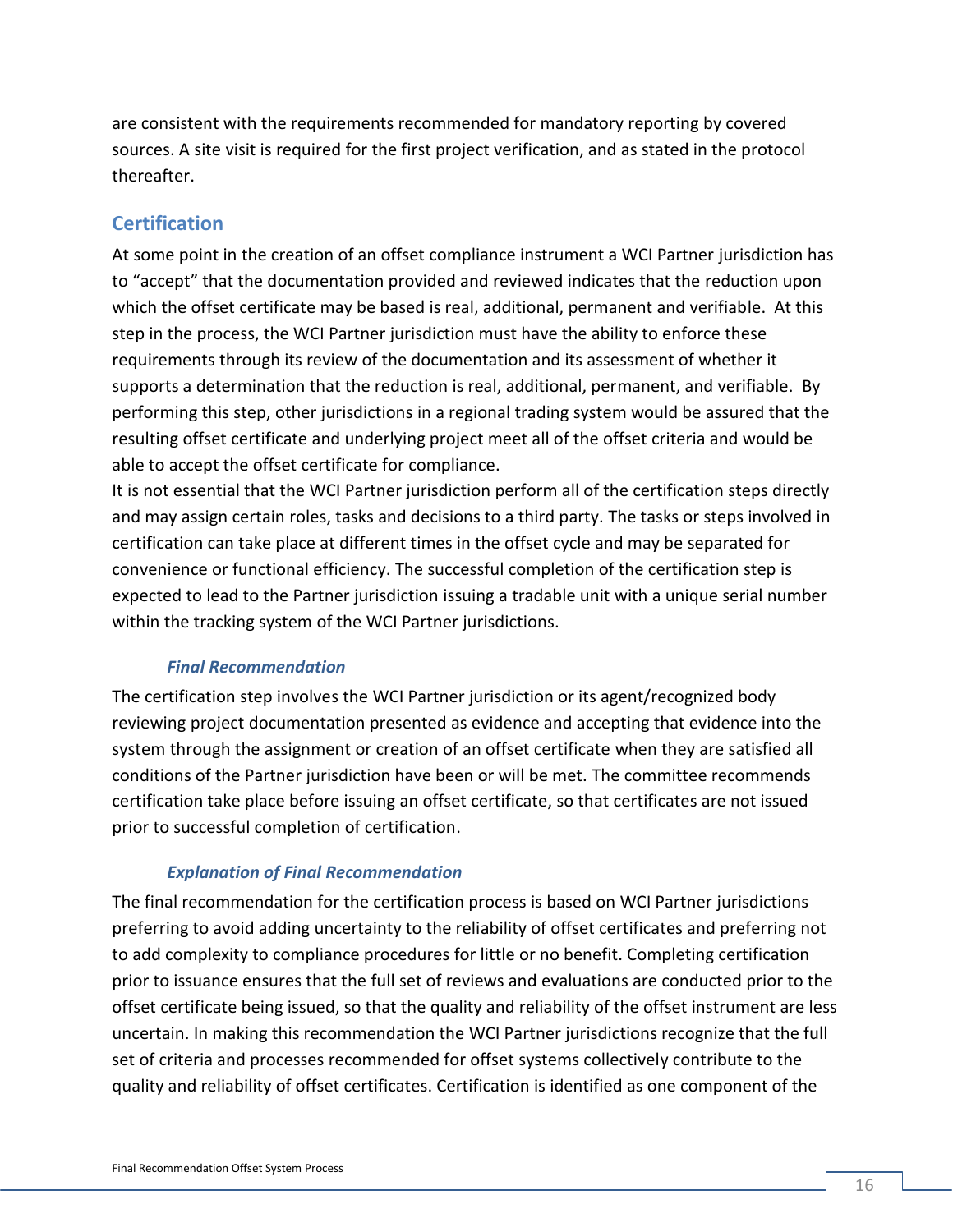overall process at which a final evaluation ensures that the emission reduction on which the offset certificate is based is real, additional, permanent, and verifiable.

#### **Issuance**

After an emissions reduction or removal has been verified and certified in accordance with all requirements and a project proponent has submitted all required reports, the WCI Partner jurisdiction will issue offset certificates in a number equal to the reductions credited to the projects, with each issued offset certificate representing one metric tonne  $CO<sub>2</sub>e$  reduced or removed. Issued offset certificates will be assigned unique serial numbers and issued to the proponent's registry account or a registry account designated by the proponent. For sequestration projects, some offset certificates may also be retained in a contingency account or buffer pool as required by WCI Partner jurisdictions.

The unique serial number allows each issued offset certificate to be linked to all supporting documents for the offset project. It also allows tracking of an offset certificate from issuance until retirement, enhancing transparency and assisting with any enforcement activities that may be required. Once issued and deposited in an account, offsets certificates can be traded voluntarily retired, or used to meet a compliance obligation.

#### *Final Recommendation*

Following certification, the WCI Partner jurisdiction will proceed with offset certificate issuance. The jurisdiction will complete the administrative steps necessary to serialize the units. Issuance does not require the project proponent to submit any additional information nor require the WCI Partner jurisdiction to conduct any further review of the project.

#### *Explanation of Final Recommendation*

The comprehensive due diligence process recommended in this paper combines the rigor of direct WCI Partner jurisdiction oversight and accreditation with the efficient aspects of thirdparty service providers, allowing project developers the maximum flexibility in scheduling and arranging for assurance services and providing jurisdictions with maximum assurance and control. The issuance of an offset certificate culminates the due diligence cycle, delivering a high quality, reliable product into the marketplace.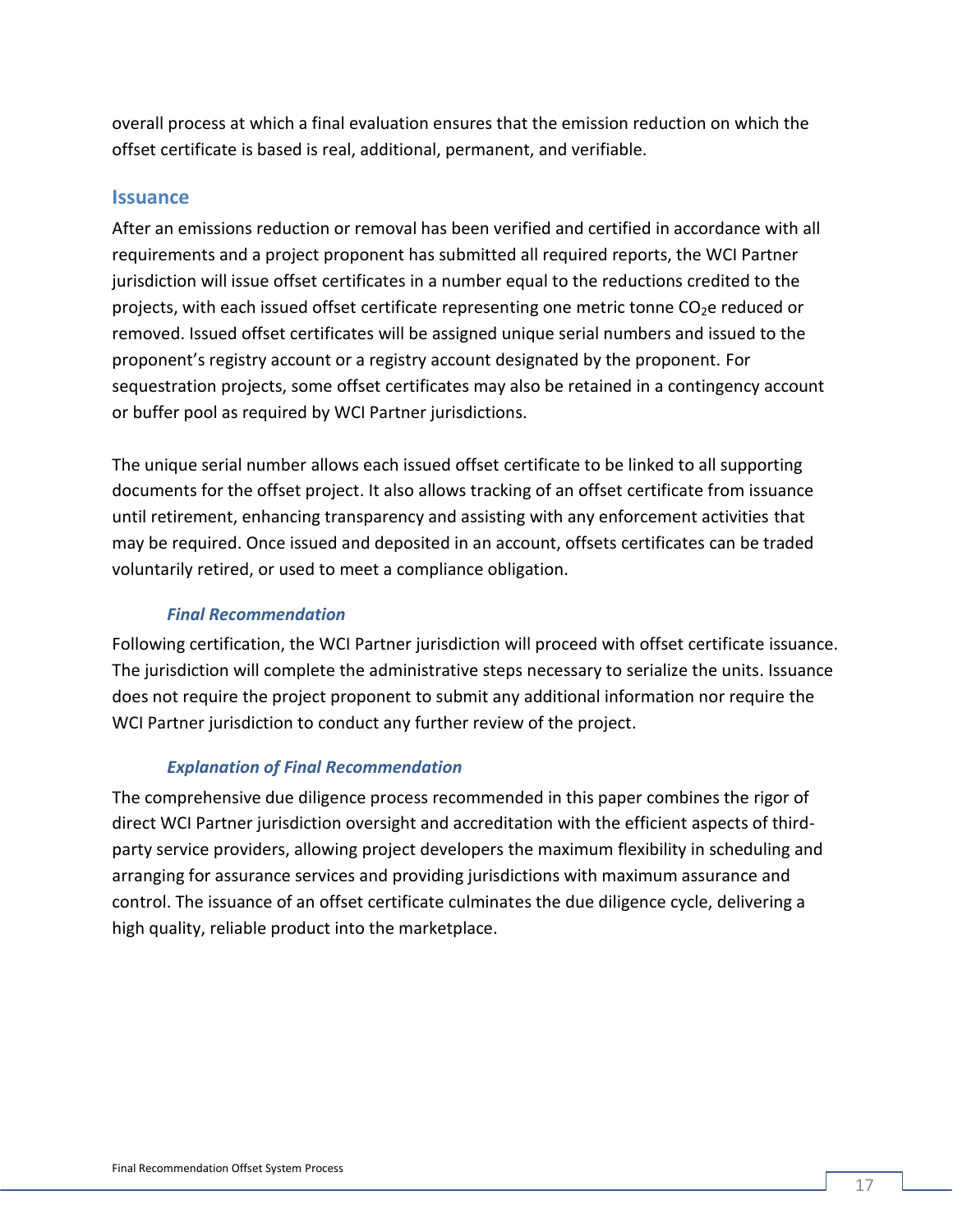### **POST-ISSUANCE ACTIVITIES**

#### **Project Reversals, Fraud and Error**

Following issuance of offset certificates, the ownership of the certificates will be tracked in the tracking system used by the WCI Partner jurisdictions. Offset certificates may be traded and used for compliance within the rules of the WCI Partner jurisdiction programs. Offset certificates could also be retired by their owners for reasons other than compliance if desired.

The offset criteria and processes recommended by the WCI Partner jurisdictions are designed to ensure that all offset certificates are based on well-documented emission reductions. Nevertheless, situations may arise that require action by regulatory authorities regarding specific offset certificates in order to maintain the environmental integrity of the offset system and as a consequence the cap-and-trade program.

It is well recognized that carbon sequestration projects (such as some forestry projects) are vulnerable to reversal in which carbon that was verified as sequestered is released into the atmosphere. To ensure that carbon sequestration achieves the level of permanence described in the offset criteria, appropriate protocols and the offset system must include procedures for addressing both unintentional and intentional project reversals. Following issuance, regulatory authorities that issue the offset certificates must have the ability to enforce these procedures and requirements.

In addition to permanence risk, there is a risk that following issuance the basis for issuing an offset certificate for a specific project could be found to be fraudulent or in error. The recommended documentation and independent review requirements are designed to detect such conditions prior to issuance, so that post-issuance discovery of such conditions is expected to be rare. Nevertheless, procedures are required to respond to such circumstances when they arise.

#### *Final Recommendation*

Appropriate project protocols and the offset systems of the WCI Partner jurisdictions will have mechanisms in place to ensure permanence, including provisions to address unintentional and intentional reversals.

The offset systems of the WCI Partner jurisdictions will establish rules which enable action to be taken where fraud or error has been discovered. The outcomes of such action will include maintaining the environmental integrity of the program by ensuring every certificate in the system is supported by an emission reduction that is real, additional, permanent and verifiable.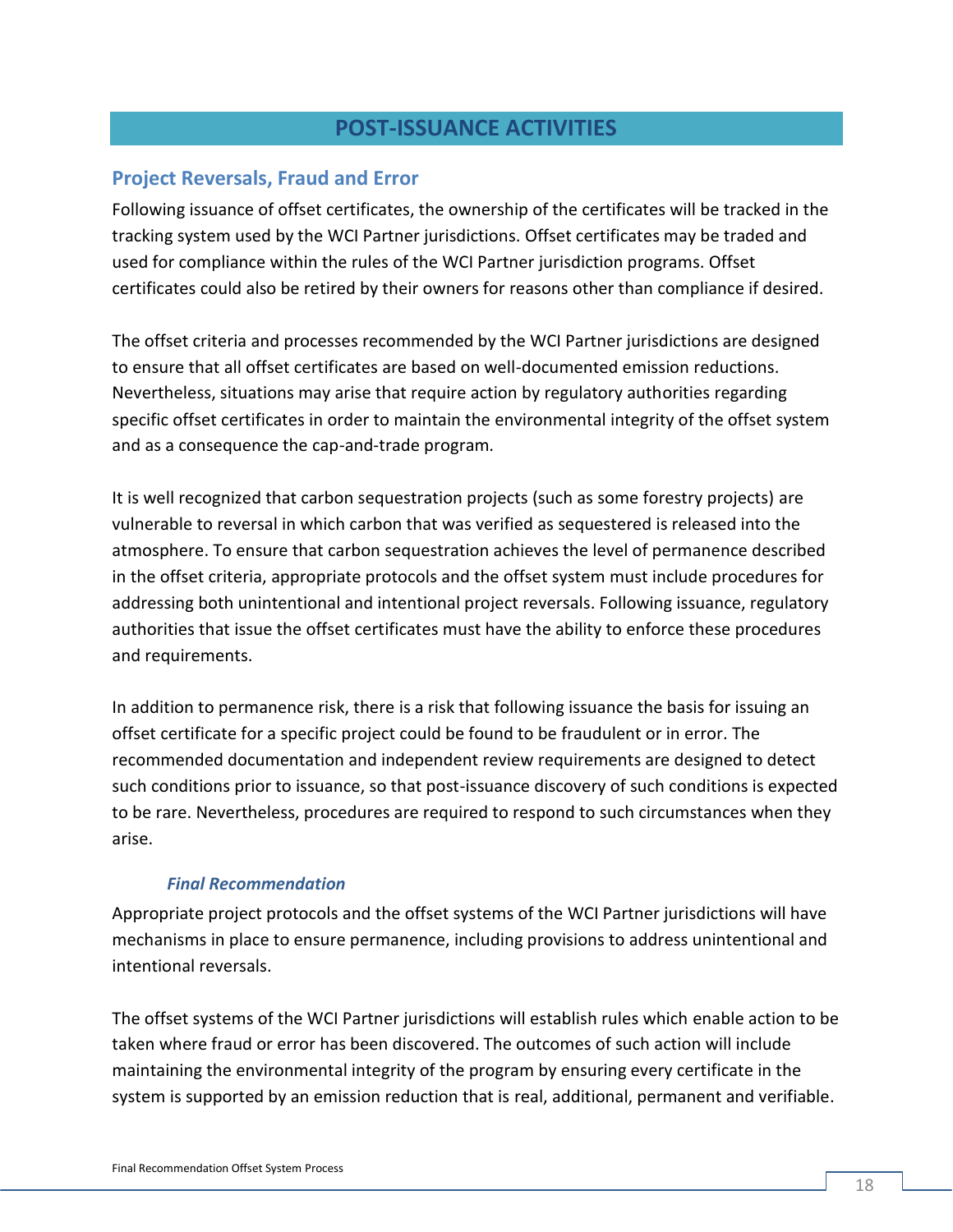WCI Partner jurisdictions may choose to issue, at their discretion, offset certificates that are either revocable or non-revocable. This option supports some jurisdictions issuing offset certificates that may be revoked, and others issuing offset certificates that may not be revoked. All WCI Partner jurisdictions should have the ability to manage both revocable and nonrevocable offset certificates.

#### *Explanation of Final Recommendation*

The final recommendation regarding unintentional and intentional reversals is designed to ensure that sequestration projects and the offset system have built-in mechanisms to ensure permanence. These mechanisms should be used to deliver the promised performance of the offset projects.

The approach to post-issuance activities has been divided into two parts for this recommendation, one part for project reversals and one part for fraud and error. For projects that have a risk of reversal the appropriate project protocol must be designed with features that provide a mechanism for ensuring permanence. Mechanisms may include, for example, a buffer pool of offset certificates that is used to replace reductions that are unintentionally reversed. For this approach to be effective, the regulatory authority must have the ability to require that the buffer pool be maintained in adequate quantity to address risks of unintentional reversal, must have the ability to detect when unintentional reversals occur, and must be able to access the pool when needed, to replace the carbon lost to unintentional reversal. Through these procedures, the offset certificate that is in circulation (or that may have been used for compliance) remains in circulation and the reduction underlying the certificate is replaced by a reduction from the buffer pool.

Mechanisms for addressing intentional reversals may vary from those for unintentional reversals. The WCI Partner jurisdictions expect that an enforceable relationship between the regulatory authority and the project proponent will require that the project proponent provide a valid instrument to replace the reduction reversed through an intentional reversal. The regulatory authority must have the ability to enforce this requirement. Through this procedure, the offset certificate that is in circulation (or that may have been used for compliance) remains in circulation and the reduction underlying the certificate is replaced with another valid instrument.

Although expected to be rare, fraud or error could affect the validity of an offset certificate from any type of project. Information regarding potential fraud or error could become available in several ways, including from a third-party verifier hired to verify emission reductions at an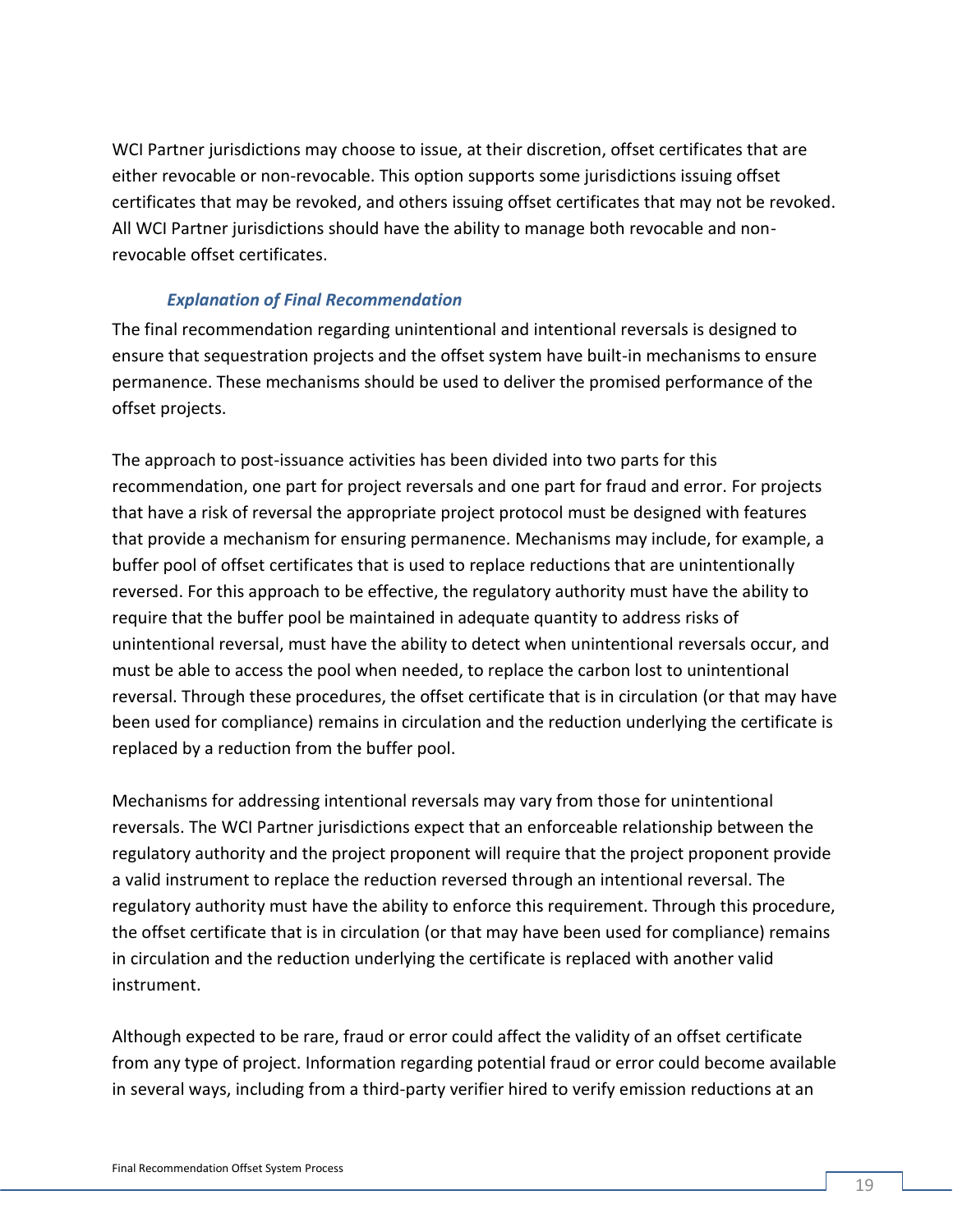ongoing project, from public comment, or from Partner jurisdiction audit. Regulatory authorities must have the resources to respond to such information and determine whether the new information changes the conclusion that the project meets the requirements for the offset system. If the regulatory agency finds that the project does not meet the requirements, it must take action to ensure that the environmental integrity of the offset system is maintained.

Two approaches have been identified for taking action:

- The regulatory authority is expected to have the ability to enforce requirements placed on project proponents and verifiers. The regulatory authority could require that those entities replace the offset certificates. While the regulatory authority pursues its remedies with the responsible parties, the offset certificate that is in circulation (or that may have been used for compliance) remains in circulation and the reduction underlying the certificate is replaced by project proponents.
- The regulatory authority could revoke offset certificates in the tracking system, removing them from any account. If the offset certificates have been used for compliance, the entity that used the offset certificate would be required by the jurisdiction in which it submitted the offset certificate for compliance to replace it. The owner of the offset certificate that was revoked could choose to pursue those responsible for the error or fraud to remedy their loss. The regulatory authority could pursue cases of fraud, but may not seek replacement of the offset certificate itself, as that would be left to the offset certificate owner.

In both approaches, the regulatory authorities have the ability to pursue remedies from those responsible for the error or fraud. The first approach puts the responsibility of ensuring that the offset certificate is replaced on the regulatory authority. The current owner has no exposure to the risks of fraud or error in this first approach. The second approach puts the risk on the offset certificate owner. If fraud or error is found to undermine an offset certificate, the offset certificate is revoked and the offset certificate owner may seek a remedy from the responsible party.

Both approaches can also encounter situations in which the mechanisms or those responsible for replacing the offset certificate are unable to replace it. For example, a project proponent may have inadequate resources to replace offset certificates as directed by regulatory authorities. Consequently, under both approaches the regulatory authorities issuing the offsets must be able to take responsibility to ensure the environmental integrity of the program when those required to replace offset certificates cannot be compelled to do so.